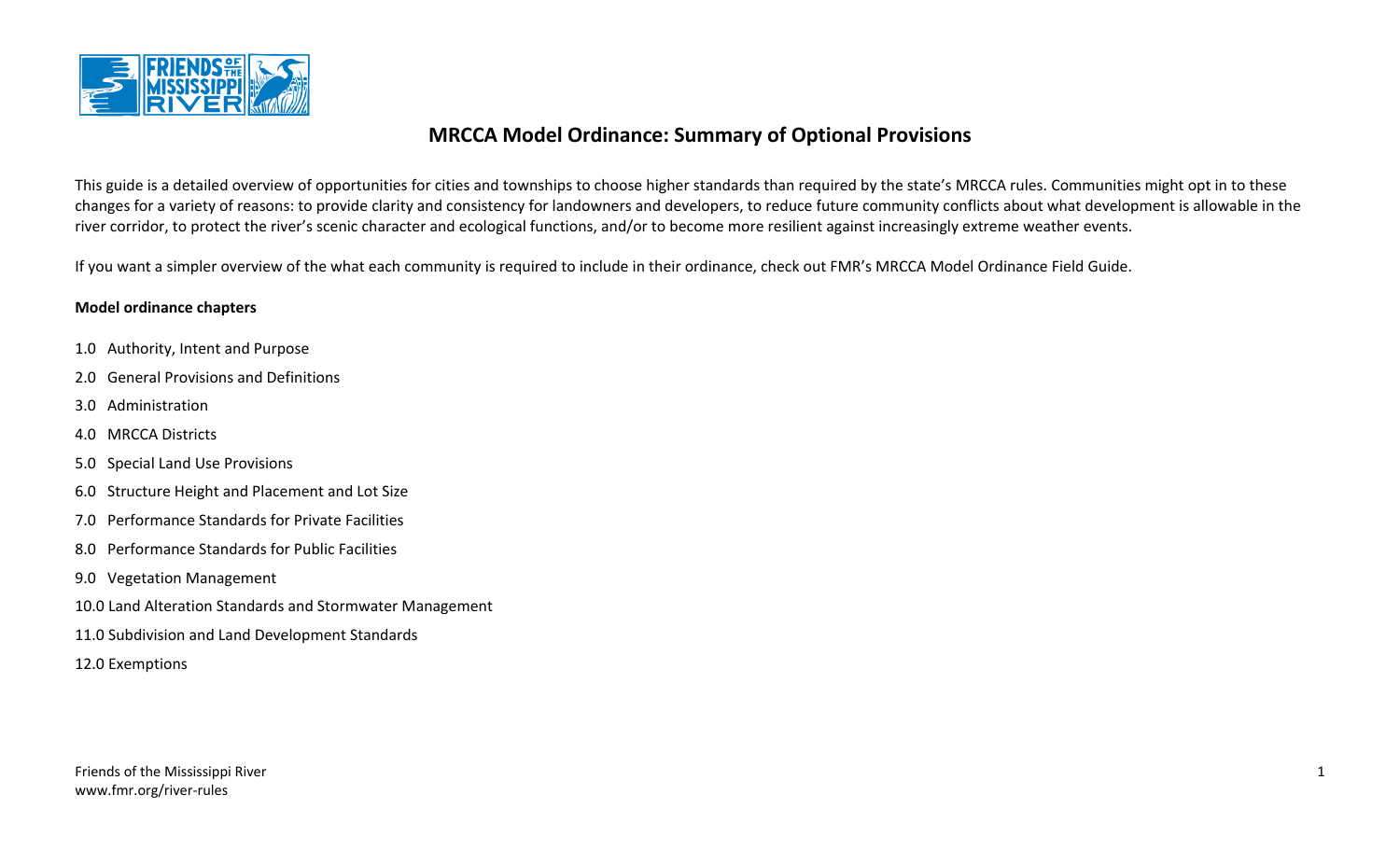**Summary of optional provisions** (in blue text)

| <b>Citation</b>             | <b>Required provision or summary</b>                                                                                                                                                                                                                                                                                                                                                                                                                                                                         | <b>Optional provision or change</b>                                                                                                                                                                                                                                                                                                                           | <b>DNR</b> comments                                                                                                                                                                                                                                                                                                                                                                           | <b>FMR comments</b>                                                                                                                                                                       |
|-----------------------------|--------------------------------------------------------------------------------------------------------------------------------------------------------------------------------------------------------------------------------------------------------------------------------------------------------------------------------------------------------------------------------------------------------------------------------------------------------------------------------------------------------------|---------------------------------------------------------------------------------------------------------------------------------------------------------------------------------------------------------------------------------------------------------------------------------------------------------------------------------------------------------------|-----------------------------------------------------------------------------------------------------------------------------------------------------------------------------------------------------------------------------------------------------------------------------------------------------------------------------------------------------------------------------------------------|-------------------------------------------------------------------------------------------------------------------------------------------------------------------------------------------|
| 2.617<br><b>Definitions</b> | Bluff. A natural topographic feature having:<br>A. A slope that rises at least 25 feet and the<br>grade of the slope averages 18 percent or<br>greater, measured over a horizontal<br>distance of 25 feet, as follows:<br>a. Where the slope begins above the<br>ordinary high water level, from the toe<br>of the slope to the top of the slope; or<br>Where the slope begins below the<br>b.<br>ordinary high water level, from the<br>ordinary high water level to the top of<br>the slope. See Figure 1; | A. A slope that rises at least 25 feet and<br>the grade of the slope averages 18<br>percent or greater, measured over a<br>horizontal distance of 25 feet, from the<br>toe of the slope to the top of the slope.<br>Where the slope begins below the<br>ordinary high water level, the ordinary<br>high water level is the toe of the slope.<br>See Figure 1; | 2.617. Bluffs are anywhere in the<br>MRCCA, not just abutting the water.<br>2.617. Optional. This alternative "part<br>A" bluff definition is more concise,<br>direct and may be clearer than the<br>definition as worded in rules. The<br>alternative definition does not change<br>the specification of what a bluff is,<br>only how it is worded. The wording of<br>"part B" is unchanged. | This is especially important for<br>communities below St. Anthony<br>Falls, where there are<br>floodplains/flats between the river<br>and the toe of the bluff, secondary<br>bluffs, etc. |
| 2.651<br><b>Definitions</b> |                                                                                                                                                                                                                                                                                                                                                                                                                                                                                                              | 2.650 Mississippi River Corridor Critical<br>Area (MRCCA). The area within the River<br>Corridor Boundary (See Section 2.680).                                                                                                                                                                                                                                | 2.650. Optional definition to clarify<br>the "MRCCA" term used throughout<br>document.                                                                                                                                                                                                                                                                                                        |                                                                                                                                                                                           |
| 2.651<br><b>Definitions</b> |                                                                                                                                                                                                                                                                                                                                                                                                                                                                                                              | 2.651 Mississippi River Corridor Critical<br>Area (MRCCA) Plan. A chapter or other<br>element in the (insert name of<br>jurisdiction) comprehensive plan.                                                                                                                                                                                                     | 2.651. Optional definition to clarify<br>the "MRCCA Plan" term used<br>throughout document.                                                                                                                                                                                                                                                                                                   |                                                                                                                                                                                           |
| 3.3<br><b>Variances</b>     | Variances. Variances to the requirements<br>under this (section, chapter, or article) may<br>only be granted in accordance with                                                                                                                                                                                                                                                                                                                                                                              |                                                                                                                                                                                                                                                                                                                                                               | 3.3. PRCV impact assessments for<br>variances and conditional uses should<br>review the MRCCA Plan for how                                                                                                                                                                                                                                                                                    |                                                                                                                                                                                           |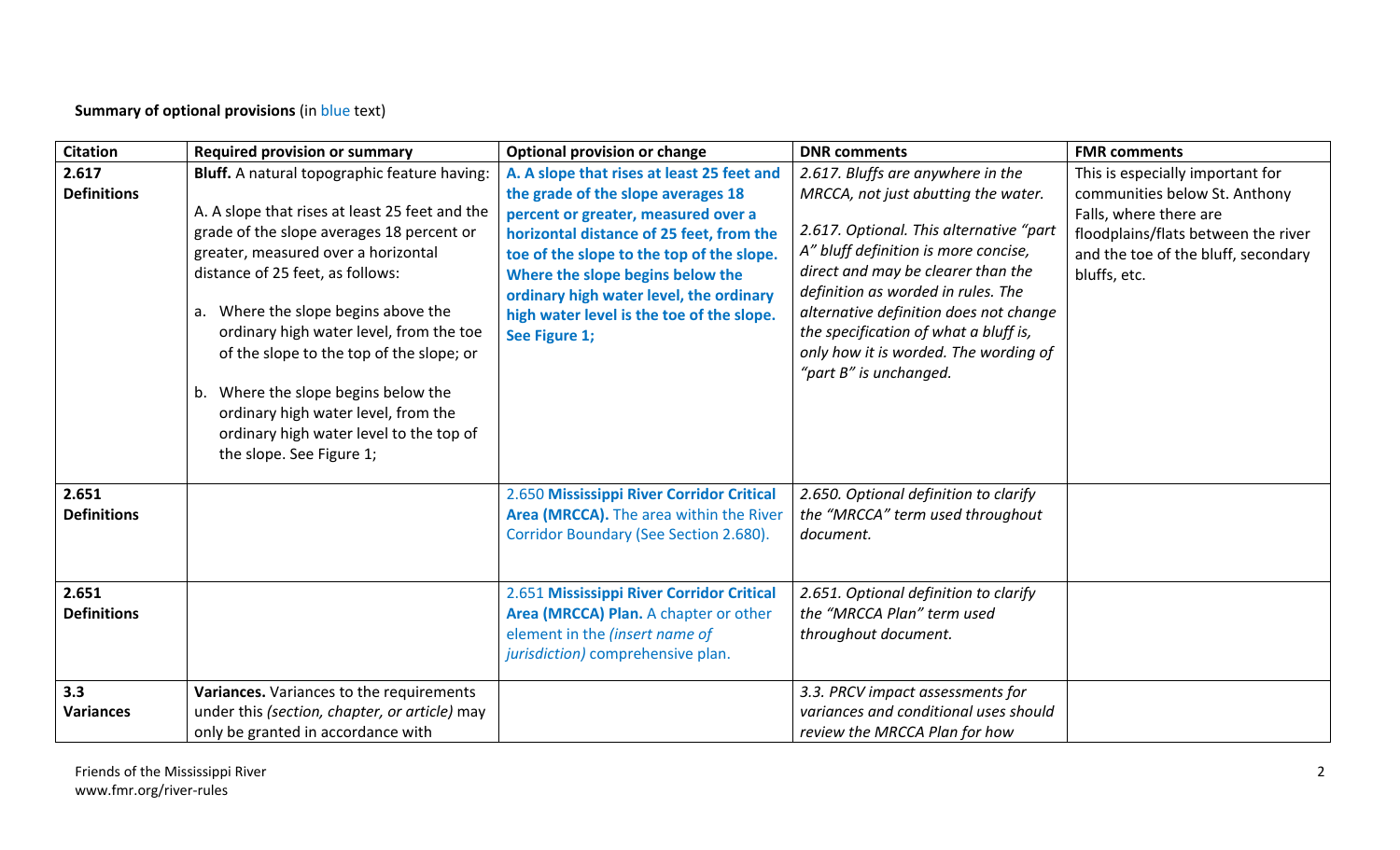|                                | Minnesota Statutes, Section 462.357 and<br>must consider the potential impacts of<br>variances on primary conservation areas,<br>public river corridor views, and other<br>resources identified in the MRCCA plan. In<br>reviewing the variance application the<br>(zoning authority, governing body, or other<br>appropriate term) shall: |                                                                                                                                                                                                                                                                                                                                                                                                                                                                                                                                                      | PRCVs are visually shown or identified,<br>why they are important and what<br>changes would enhance or degrade<br>them. Impacts will vary depending on<br>the Plan's description of them and the<br>project's size, height, & location.<br>Public hearing comments will be an<br>important source of information in<br>determining impacts and mitigation. |                                                                                                                                                                                                                                                                             |
|--------------------------------|--------------------------------------------------------------------------------------------------------------------------------------------------------------------------------------------------------------------------------------------------------------------------------------------------------------------------------------------|------------------------------------------------------------------------------------------------------------------------------------------------------------------------------------------------------------------------------------------------------------------------------------------------------------------------------------------------------------------------------------------------------------------------------------------------------------------------------------------------------------------------------------------------------|------------------------------------------------------------------------------------------------------------------------------------------------------------------------------------------------------------------------------------------------------------------------------------------------------------------------------------------------------------|-----------------------------------------------------------------------------------------------------------------------------------------------------------------------------------------------------------------------------------------------------------------------------|
| 3.31 Variances                 | 3.31 Evaluate the impacts to these<br>resources. and if negative impacts are<br>found, require conditions to mitigate the<br>impacts that are related to and<br>proportional to the impacts                                                                                                                                                | consistent with Section 3.5                                                                                                                                                                                                                                                                                                                                                                                                                                                                                                                          | 3.31. Optional. Including a reference<br>to optional Section 3.5 provides the<br>zoning authority with a list of<br>mitigation ideas to consider for<br>specific applications.                                                                                                                                                                             |                                                                                                                                                                                                                                                                             |
| $3.32.A-D$<br><b>Variances</b> | 3.32 Make written findings that the<br>variance is consistent with the purpose of<br>this (section, chapter, or article).                                                                                                                                                                                                                  | 3.32 Make written findings that the<br>variance is consistent with the purpose<br>of this (section, chapter, or article), as<br>follows.<br>A. The extent, location and intensity of<br>the variance will be in substantial<br>compliance with the MRCCA Plan;<br>B. The variance is consistent with the<br>character and management purpose<br>of the MRCCA district in which it is<br>located;<br>C. The variance will not be detrimental<br>to PCAs and PRCVs nor will it<br>contribute to negative incremental<br>impacts to PCAs and PRCVs when | 3.32.A-D. Optional. These findings<br>provide clarity on what it means to<br>find that a variance is consistent with<br>the purpose of this section, chapter, or<br>article (as required by rule) and help<br>strengthen protections for PCAs and<br>PRCVs in variance reviews.                                                                            | Variances and CUPs require special<br>attention. These situations can be<br>the most damaging to the scenic<br>views and protected shorelines that<br>communities value. The DNR has<br>recommended A-D; Minneapolis has<br>also added provision E regarding the<br>flyway. |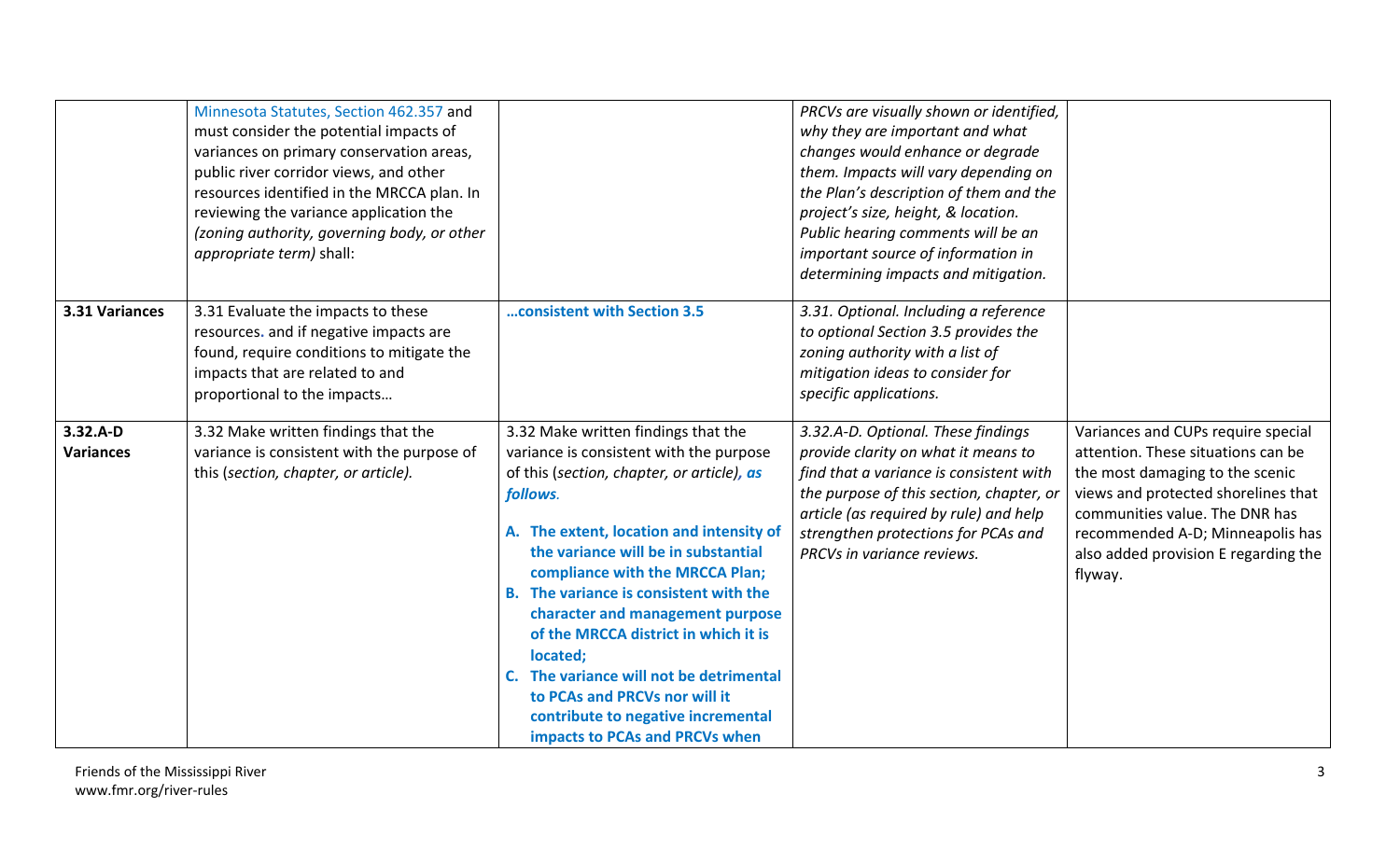|                                              |                                                                                           | considered in the context of past,<br>present and reasonable future<br>actions; and<br>D. The variance will not negatively<br>impact (other MRCCA plan-<br>identified resources).<br>The variance will not negatively<br>Ε.<br>impact birds and other wildlife using<br>the Mississippi Flyway through<br>habitat loss in identified PCAs and<br>significant vegetation stands,<br>collision threats, or light pollution in<br>excess of the required lighting<br>standards of this zoning ordinance. |                                                                            |                                                             |
|----------------------------------------------|-------------------------------------------------------------------------------------------|-------------------------------------------------------------------------------------------------------------------------------------------------------------------------------------------------------------------------------------------------------------------------------------------------------------------------------------------------------------------------------------------------------------------------------------------------------------------------------------------------------|----------------------------------------------------------------------------|-------------------------------------------------------------|
| <b>3.4 Conditional</b><br><b>Use Permits</b> | Conditional and interim use permits. All<br>conditional and interim uses, required        |                                                                                                                                                                                                                                                                                                                                                                                                                                                                                                       | 3.4. The conditional uses required<br>under this section include: allowing |                                                             |
|                                              | under this (section, chapter or article), must                                            |                                                                                                                                                                                                                                                                                                                                                                                                                                                                                                       | heights to exceed those specified in<br>the UM and RTC districts, wireless |                                                             |
|                                              | comply with Minnesota Statutes, section<br>462.3595 and must consider the potential       |                                                                                                                                                                                                                                                                                                                                                                                                                                                                                                       | communication towers, and                                                  |                                                             |
|                                              | impacts on primary conservation areas,<br>public river corridor views, and other          |                                                                                                                                                                                                                                                                                                                                                                                                                                                                                                       | nonmetallic mining.                                                        |                                                             |
|                                              | resources identified in the MRCCA plan. In                                                |                                                                                                                                                                                                                                                                                                                                                                                                                                                                                                       |                                                                            |                                                             |
|                                              | reviewing the application, the (zoning<br>authority, governing body, or other             |                                                                                                                                                                                                                                                                                                                                                                                                                                                                                                       |                                                                            |                                                             |
|                                              | appropriate term) shall:                                                                  |                                                                                                                                                                                                                                                                                                                                                                                                                                                                                                       |                                                                            |                                                             |
| 3.41                                         | Evaluate the impacts to these resources.                                                  | consistent with Section 3.5                                                                                                                                                                                                                                                                                                                                                                                                                                                                           | 3.41. Optional. Including a reference                                      | Listing mitigation ideas helps cities                       |
| <b>Conditional Use</b><br><b>Permits</b>     | and if negative impacts are found, require<br>conditions to mitigate the impacts that are |                                                                                                                                                                                                                                                                                                                                                                                                                                                                                                       | to optional Section 3.5 provides the<br>zoning authority with a list of    | and developers by communicating<br>expectations in advance. |
|                                              | related to and proportional to the                                                        |                                                                                                                                                                                                                                                                                                                                                                                                                                                                                                       | mitigation ideas to consider for                                           |                                                             |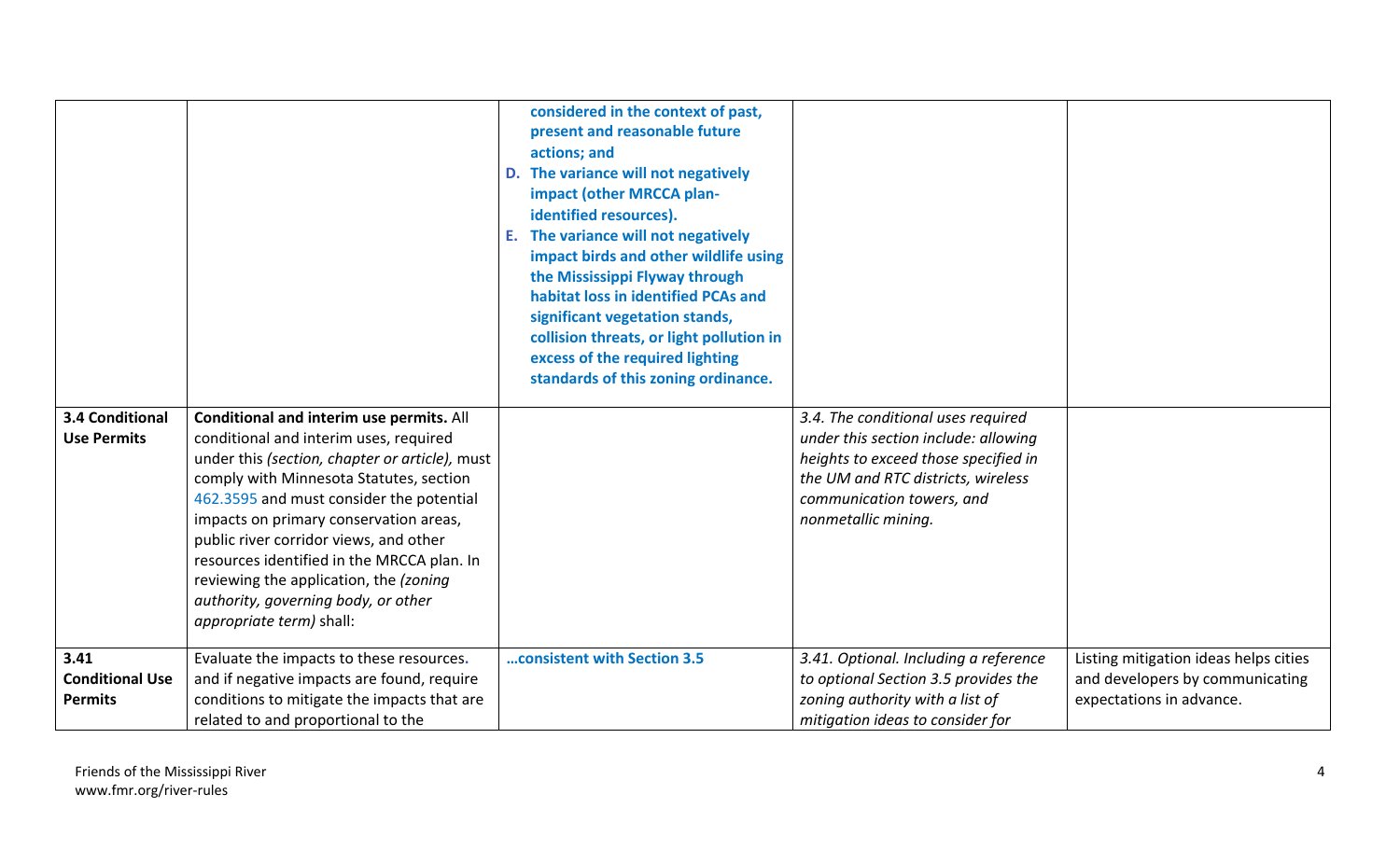|                                                        | impacts |                                                                                                                                                                                                                                                                                                                                                                                                                                                                                                                                                                                                                                                                                                                                                                                                                                                                                                                                                                                                  | specific applications.                                                                                                                                                                                                                                                                                                                             |                                                                                                                                                                                                                |
|--------------------------------------------------------|---------|--------------------------------------------------------------------------------------------------------------------------------------------------------------------------------------------------------------------------------------------------------------------------------------------------------------------------------------------------------------------------------------------------------------------------------------------------------------------------------------------------------------------------------------------------------------------------------------------------------------------------------------------------------------------------------------------------------------------------------------------------------------------------------------------------------------------------------------------------------------------------------------------------------------------------------------------------------------------------------------------------|----------------------------------------------------------------------------------------------------------------------------------------------------------------------------------------------------------------------------------------------------------------------------------------------------------------------------------------------------|----------------------------------------------------------------------------------------------------------------------------------------------------------------------------------------------------------------|
|                                                        |         |                                                                                                                                                                                                                                                                                                                                                                                                                                                                                                                                                                                                                                                                                                                                                                                                                                                                                                                                                                                                  |                                                                                                                                                                                                                                                                                                                                                    |                                                                                                                                                                                                                |
| $3.42.A-D$<br><b>Conditional Use</b><br><b>Permits</b> |         | 3.42 Make written findings that the<br>conditional use is consistent with the<br>purpose of this (section, chapter, or<br>article), as follows.<br>A. The extent, location and intensity<br>of the conditional use will be in<br>substantial compliance with the<br><b>MRCCA Plan;</b><br><b>B.</b> The conditional use is consistent<br>with the character and<br>management purpose of the<br><b>MRCCA district in which it is</b><br>located;<br>C. The conditional use will not be<br>detrimental to PCAs and PRCVs nor<br>will it contribute to negative<br>incremental impacts to PCAs and<br>PRCVs when considered in the<br>context of past, present and<br>reasonable future actions; and<br>D. The conditional use will not<br>negatively impact (other MRCCA<br>plan-identified resources).<br>E. The variance will not negatively<br>impact birds and other wildlife<br>using the Mississippi Flyway<br>through habitat loss in identified<br><b>PCAs and significant vegetation</b> | 3.42.A-D. Optional. Rules do not<br>require findings for conditional uses.<br>These findings help strengthen<br>protection for PCAs and PRCVs in<br>reviewing conditional use applications<br>by providing clarity on what it means<br>to find that the conditional use is<br>consistent with the purpose of this<br>section, chapter, or article. | This is a critical provision. Written<br>findings provide clear and<br>consistent data for decision makers.<br>The DNR has recommended A-D;<br>Minneapolis has also added<br>provision E regarding the flyway. |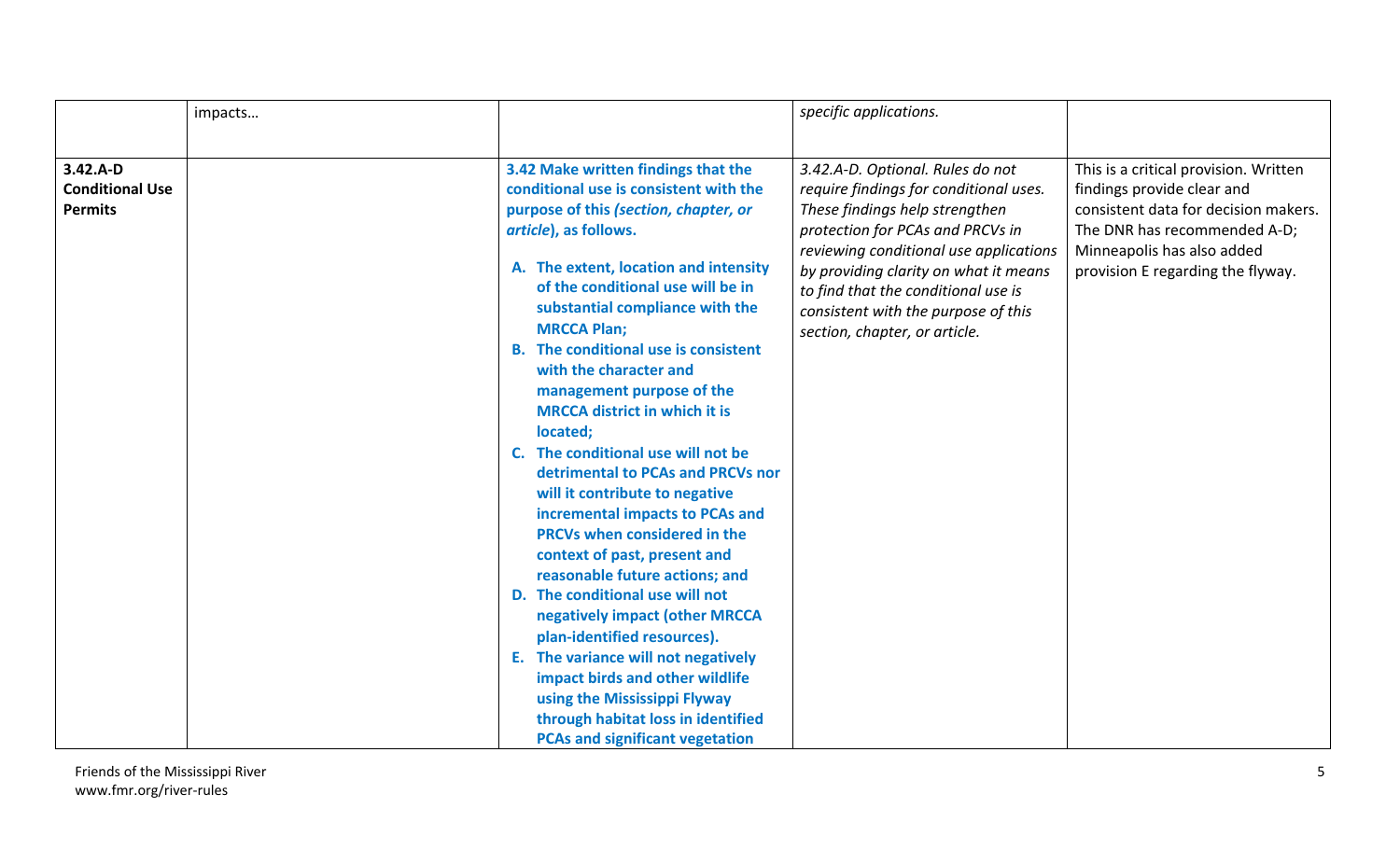|                          | stands, collision threats, or light<br>pollution in excess of the required<br>lighting standards of this zoning<br>ordinance.                                                                                                                                                                                                                                                                                                                                                                                                                                                                                                                                                                                                                                                                                                                                                                |                                                                                                                                                                                                           |                                                                                                                                                                                                                                                                                                               |
|--------------------------|----------------------------------------------------------------------------------------------------------------------------------------------------------------------------------------------------------------------------------------------------------------------------------------------------------------------------------------------------------------------------------------------------------------------------------------------------------------------------------------------------------------------------------------------------------------------------------------------------------------------------------------------------------------------------------------------------------------------------------------------------------------------------------------------------------------------------------------------------------------------------------------------|-----------------------------------------------------------------------------------------------------------------------------------------------------------------------------------------------------------|---------------------------------------------------------------------------------------------------------------------------------------------------------------------------------------------------------------------------------------------------------------------------------------------------------------|
| 3.5<br><b>Mitigation</b> | 3.5 Conditions of Approval. The (zoning<br>authority, governing body, or other<br><i>appropriate term)</i> shall evaluate the<br>impacts to PCAs, PRCVs, and other<br>resources identified in the MRCCA Plan,<br>and if negative impacts are found,<br>require conditions to mitigate the<br>impacts that are related to and<br>proportional to the impacts. Mitigation<br>may include:<br>A. Vegetation restoration and/or<br>preservation;<br><b>B.</b> Stormwater runoff management;<br><b>Reducing impervious surface;</b><br>D. Increasing structure setbacks;<br><b>E.</b> Wetland and drainageway<br>restoration and/or preservation;<br>F. Other conservation measures.<br>G. Increasing, enhancing, and/or<br>connecting habitat for pollinators,<br>birds, and other wildlife<br>H. Increasing the minimum open<br>space dedications<br>I. Techniques to minimize building<br>bulk | 3.5. Optional. This list of mitigation<br>ideas can help the zoning authority<br>make decisions on appropriate<br>mitigation that will reduce impacts<br>from approved variances and<br>conditional uses. | Listing mitigation ideas helps cities<br>and developers by communicating<br>expectations in advance. Cities<br>should consider options beyond this<br>list, including open space<br>dedication. The DNR has<br>recommended A-E; Minneapolis has<br>also added G-K.L-M are additional<br>measures to consider. |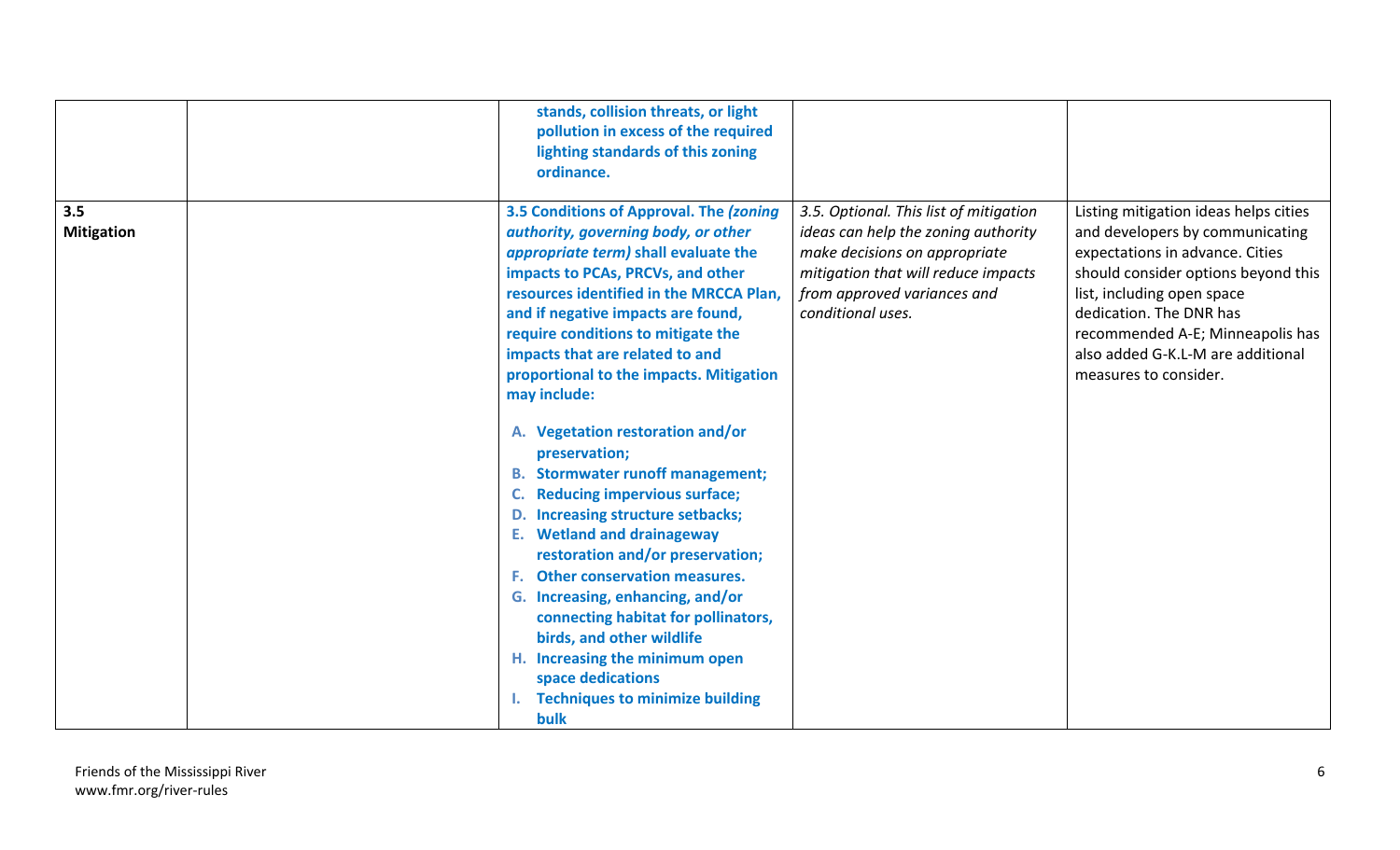| 3.82<br><b>Notification</b>     | 3.82 Notice of public hearings for<br>discretionary actions, including conditional<br>and interim use permits, variances,<br>appeals, rezonings, preliminary plats, final<br>subdivision plats and PUDs, must be sent to<br>the following entities at least ten (10) days<br>prior to the hearing: | Limiting the height of structures<br><b>Modifying structure design to limit</b><br><b>visual impacts on PRCVs</b><br>Increasing open/green space<br>L.<br>dedication<br>M. Increasing and/or enhancing native<br>habitat for birds, pollinators, and<br>other wildlife<br>3.82 Notice of public hearings for<br>discretionary actions, including<br>conditional and interim use permits,<br>variances, appeals, rezonings,<br>preliminary plats, final subdivision plats,<br>master plans, and PUDs, must be sent to<br>the following entities at least thirty (30) | 3.82. Optional. Increasing the lead<br>time for the DNR, NPS and adjoining<br>local governments will increase the<br>chance of getting substantive<br>feedback available for consideration<br>at the public hearing. | FMR encourages robust community<br>and stakeholder participation in<br>decision-making. This is one way to<br>get more engagement and better<br>feedback before proposals move<br>forward. |
|---------------------------------|----------------------------------------------------------------------------------------------------------------------------------------------------------------------------------------------------------------------------------------------------------------------------------------------------|---------------------------------------------------------------------------------------------------------------------------------------------------------------------------------------------------------------------------------------------------------------------------------------------------------------------------------------------------------------------------------------------------------------------------------------------------------------------------------------------------------------------------------------------------------------------|----------------------------------------------------------------------------------------------------------------------------------------------------------------------------------------------------------------------|--------------------------------------------------------------------------------------------------------------------------------------------------------------------------------------------|
|                                 |                                                                                                                                                                                                                                                                                                    | days prior to the hearing:                                                                                                                                                                                                                                                                                                                                                                                                                                                                                                                                          |                                                                                                                                                                                                                      |                                                                                                                                                                                            |
| 3.82<br><b>Notification</b>     |                                                                                                                                                                                                                                                                                                    | 3.82 The DNR will be notified at time of<br>application submittal of master plans,<br>PUDs, preliminary, and final plats.                                                                                                                                                                                                                                                                                                                                                                                                                                           | 3.82. Optional. Local governments will<br>get better feedback and fewer<br>surprises by engaging the DNR earlier<br>in the review process for large<br>projects with potential impacts to<br>PCAs and PRCVs.         |                                                                                                                                                                                            |
| 5.25<br><b>Special Land Use</b> | 5.24 Nonmetallic mining. Nonmetallic<br>mining requires a conditional use permit or<br>interim use permit issued by the local<br>government.                                                                                                                                                       | 5.24 Optional. Consider prohibiting<br>mining within the OHWL structure<br>setback.                                                                                                                                                                                                                                                                                                                                                                                                                                                                                 | Screening of mining operation is<br>possible if the operation is set back<br>from the water. This will enhance<br>recreational use of the River.                                                                     | This only applies to Cottage Grove.                                                                                                                                                        |
| 6.21<br><b>Structure Height</b> | 6.21 Structures and facilities must comply<br>with the following standards unless                                                                                                                                                                                                                  | 6.21 Structures and facilities must<br>comply with the following standards<br>unless identified as exempt in Section                                                                                                                                                                                                                                                                                                                                                                                                                                                | 6.21. Optional. Reduce the maximum<br>heights allowed by right in any district<br>and implement a maximum height                                                                                                     | Maximum heights for CUPs are<br>important for defining a city's<br>expectations and riverfront goals in                                                                                    |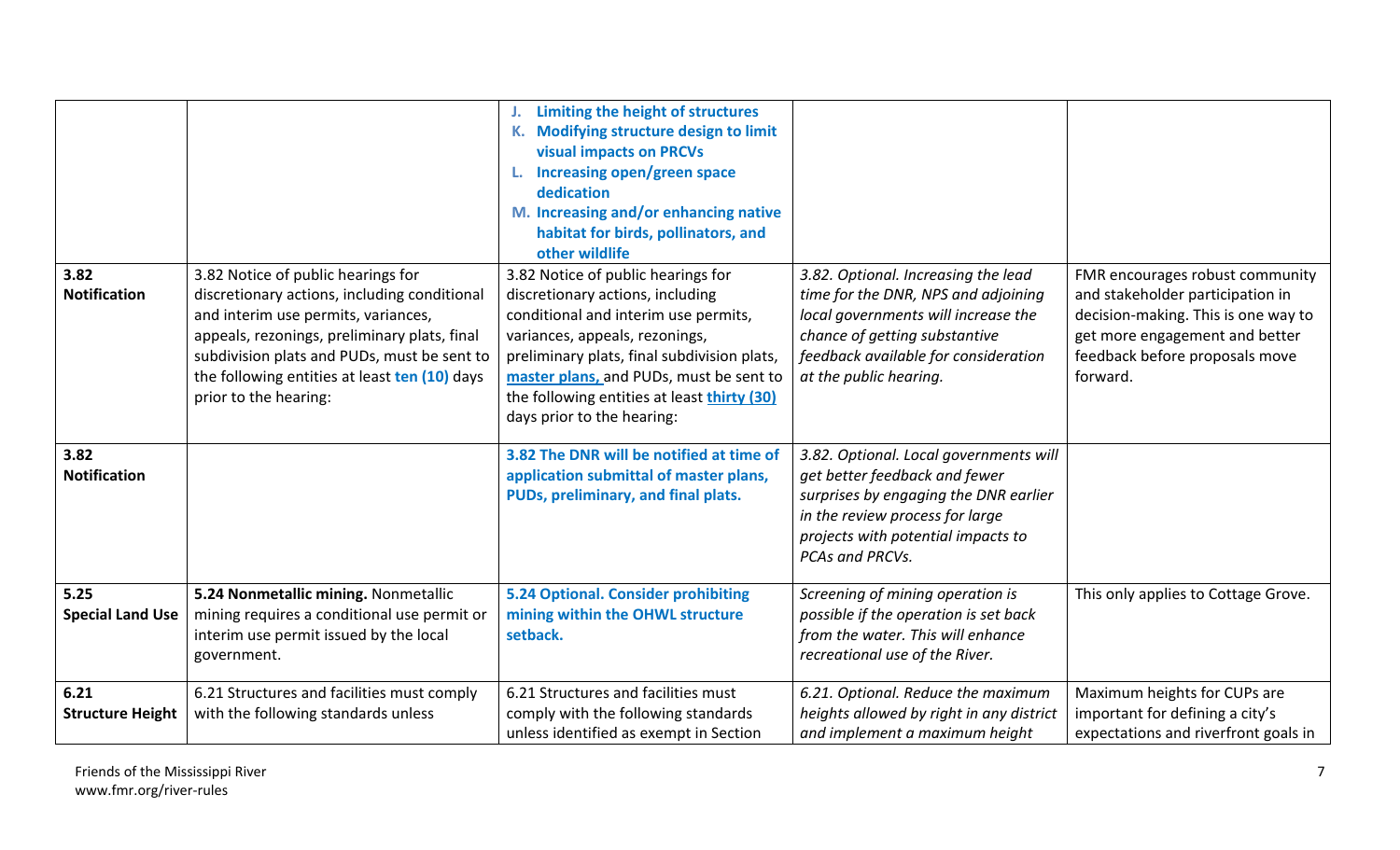|                         | identified as exempt in Section 12.0.        | 12.0.                                       | allowed through a CUP in the RTC and      | advance of proposals being brought   |
|-------------------------|----------------------------------------------|---------------------------------------------|-------------------------------------------|--------------------------------------|
|                         |                                              |                                             | UM District. This will reduce the         | forward. Newport set a maximum       |
|                         | ROS District: 35 feet.                       | ROS District: 35 feet (or lower).           | heights requested by developers and       | height allowed by CUP of 70 feet in  |
|                         | RN District: 35 feet.                        |                                             | provide better protection of scenic       | the UM district.                     |
|                         | RTC District: 48 feet, with tiering of       | RTC District: 48 feet (or lower), provided  | resources. These changes will also        |                                      |
|                         | structures away from river/bluff             | tiering of structures away from the         | provide more opportunities to add         | Lowering maximum heights in areas    |
|                         | SR District: Height underlying zoning,       | Mississippi River and from blufflines is    | conditions or require mitigation,         | with particular scenic value would   |
|                         | provided the allowed height is               | given priority, with lower structure        | especially in redevelopment areas.        | enhance community enjoyment of       |
|                         | consistent with that of the mature           | heights closer to the river and blufflines, |                                           | and benefit from the river.          |
|                         | treeline                                     | and that structure design and placement     | 6.21 Optional. Replace the vague          |                                      |
|                         | UM District: 65 feet, provided tiering of    | minimizes interference with public river    | tiering and priority language in the      | We support the DNR's                 |
|                         | structures away from the river/bluff         | corridor views. Structures over 48 feet     | RTC, UM, and UC Districts with            | recommendation to map                |
|                         | UC District: Height underlying zoning,       | (or lower) and up to (fill in a max.        | specific height standards based on        | subdistricts in RTC, UM, and UC that |
|                         | provided tiering of structures away          | height) are allowed as a conditional use    | distance from the river that would be     | have tiered building heights.        |
|                         | from the river/bluff                         | according to Section 6.23.                  | zoned/mapped through additional           | Minneapolis has done this in UM.     |
|                         |                                              |                                             | zoning districts (e.g. RTC-1, RTC-2,      |                                      |
|                         |                                              | UM District: 65 feet, provided tiering of   | etc.). For each district further from the |                                      |
|                         |                                              | structures away from the Mississippi        | river, a maximum height allowed by        |                                      |
|                         |                                              | River and from blufflines is given          | CUP would be increased.                   |                                      |
|                         |                                              | priority, with lower structure heights      |                                           |                                      |
|                         |                                              | closer to the river and blufflines, and     |                                           |                                      |
|                         |                                              | that structure design and placement         |                                           |                                      |
|                         |                                              | minimize interference with public river     |                                           |                                      |
|                         |                                              | corridor views. Structures over 65 feet     |                                           |                                      |
|                         |                                              | (or lower) and up to (fill in a max.        |                                           |                                      |
|                         |                                              | height) are allowed as a conditional use    |                                           |                                      |
|                         |                                              | according to Section 6.23.                  |                                           |                                      |
|                         |                                              |                                             |                                           |                                      |
| 6.23                    | 6.23 In addition to the conditional use      | A. Assessment of the visual impact of       | 6.23.B. Optional. This standard would     | This ensures that structures don't   |
| <b>Structure Height</b> | permit requirements of Section 3.4, criteria | the proposed structure on public river      | link CUP approval with conformance        | "double down" on impacting the       |
|                         | for considering whether to grant a           | corridor views, including views from        | to bluff setback standards.               | riverfront or its scenic views by    |
|                         | conditional use permit for structures        |                                             |                                           | exceeding both height and setback    |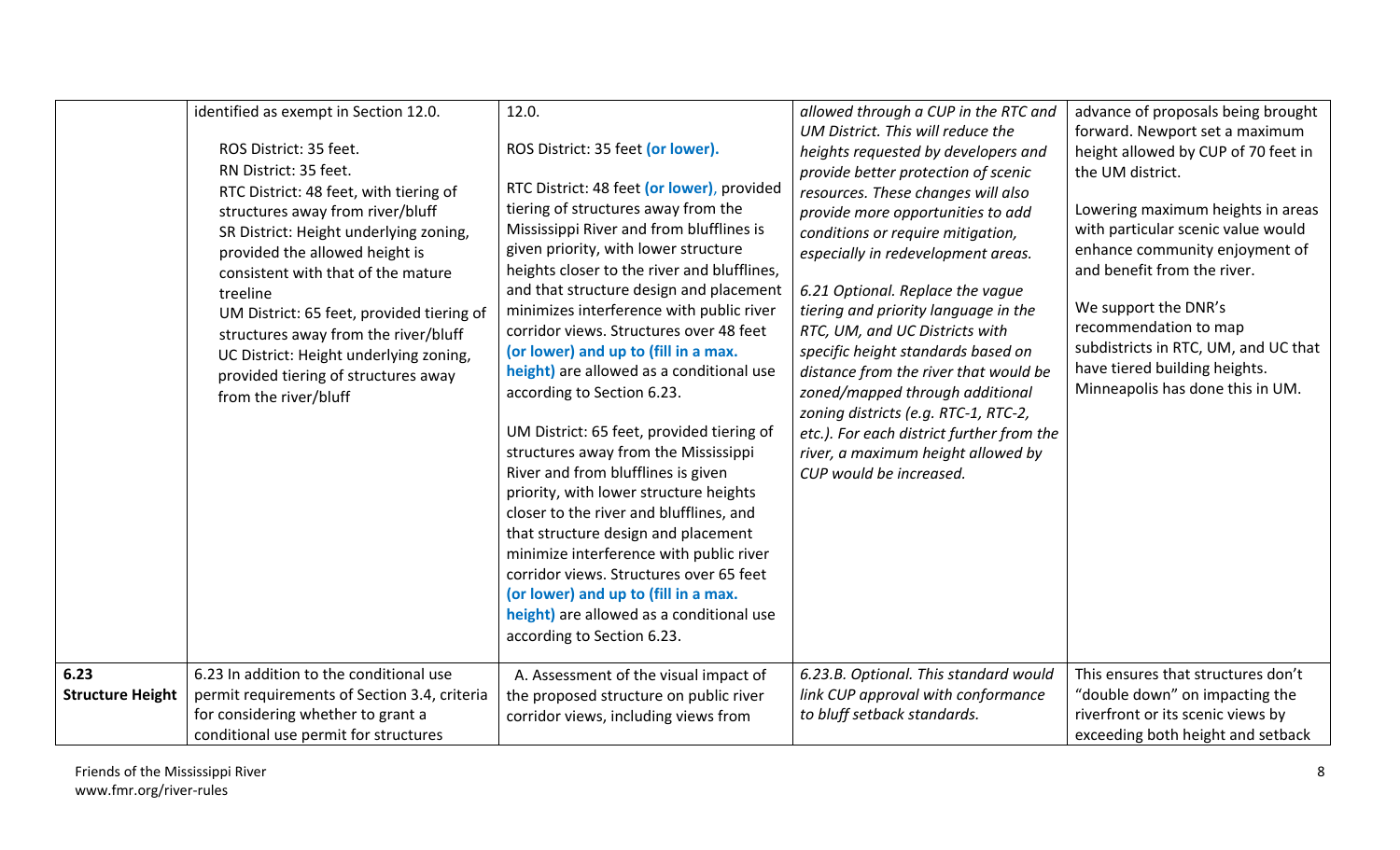|                                            | exceeding the height limits must include:                                                                                                                                                                                                                                                                                                                                                                                                                                                                                                                                                                                          | other communities;<br><b>B. Determination that the proposed</b><br>structure meets the required bluff and<br><b>OHWL setbacks;</b>                                                                                                                         |                                                                                                                                                                                                                                                                                                                 | limits. Setbacks can mitigate some<br>impacts of excessive height.                                                                   |
|--------------------------------------------|------------------------------------------------------------------------------------------------------------------------------------------------------------------------------------------------------------------------------------------------------------------------------------------------------------------------------------------------------------------------------------------------------------------------------------------------------------------------------------------------------------------------------------------------------------------------------------------------------------------------------------|------------------------------------------------------------------------------------------------------------------------------------------------------------------------------------------------------------------------------------------------------------|-----------------------------------------------------------------------------------------------------------------------------------------------------------------------------------------------------------------------------------------------------------------------------------------------------------------|--------------------------------------------------------------------------------------------------------------------------------------|
| 6.23<br><b>Structure Height</b>            | 6.23.C. Identification and application of<br>techniques to minimize the perceived bulk<br>of the proposed structure, such as:<br>(1) Placing the long axis of the building<br>perpendicular to the river;<br>(2) Stepping back of portions of the facade;<br>(5) Narrowing the profile of upper floors of<br>the building; or<br>(6) Increasing the setbacks of the building<br>from the Mississippi River or blufflines;<br>(7) Identification of techniques for<br>preservation of those view corridors<br>identified in the MRCCA Plan; and<br>(8) Opportunities for creation or<br>enhancement of public river corridor views. | (3) Lowering the roof pitch or use of a<br>flat roof;<br>(4) Using building materials or<br>mitigation techniques that will blend in<br>with the natural surroundings such as<br>green roofs, green walls, or other green<br>and brown building materials; | 6.23.C. 3&4. Optional. These<br>additional techniques can help reduce<br>visual impacts in certain situations.                                                                                                                                                                                                  | FMR can provide examples of places<br>where natural building materials<br>have made a difference in a<br>structure's visual impact.  |
| 6.3<br><b>River OHWL</b><br><b>Setback</b> | 6.32 Structures and facilities must comply<br>with the following OHWL setback<br>provisions unless identified as exempt in<br>Section 12.0.<br>A. ROS District: 200 feet from the<br>Mississippi River and 150 feet from the<br>Minnesota and Vermillion Rivers.<br>RN District: 100 feet from the<br>В.                                                                                                                                                                                                                                                                                                                           |                                                                                                                                                                                                                                                            | 6.3. Local governments may apply<br>stricter standards than those listed<br>here. Increasing structure setbacks<br>can help reduce the risk of erosion in<br>near shore and bluff areas and<br>enhance the aesthetic character of the<br>river. Larger setbacks also allow room<br>for larger riparian buffers. | Larger setbacks are especially<br>important in specific places with<br>sensitive shorelines or need for<br>public access/open space. |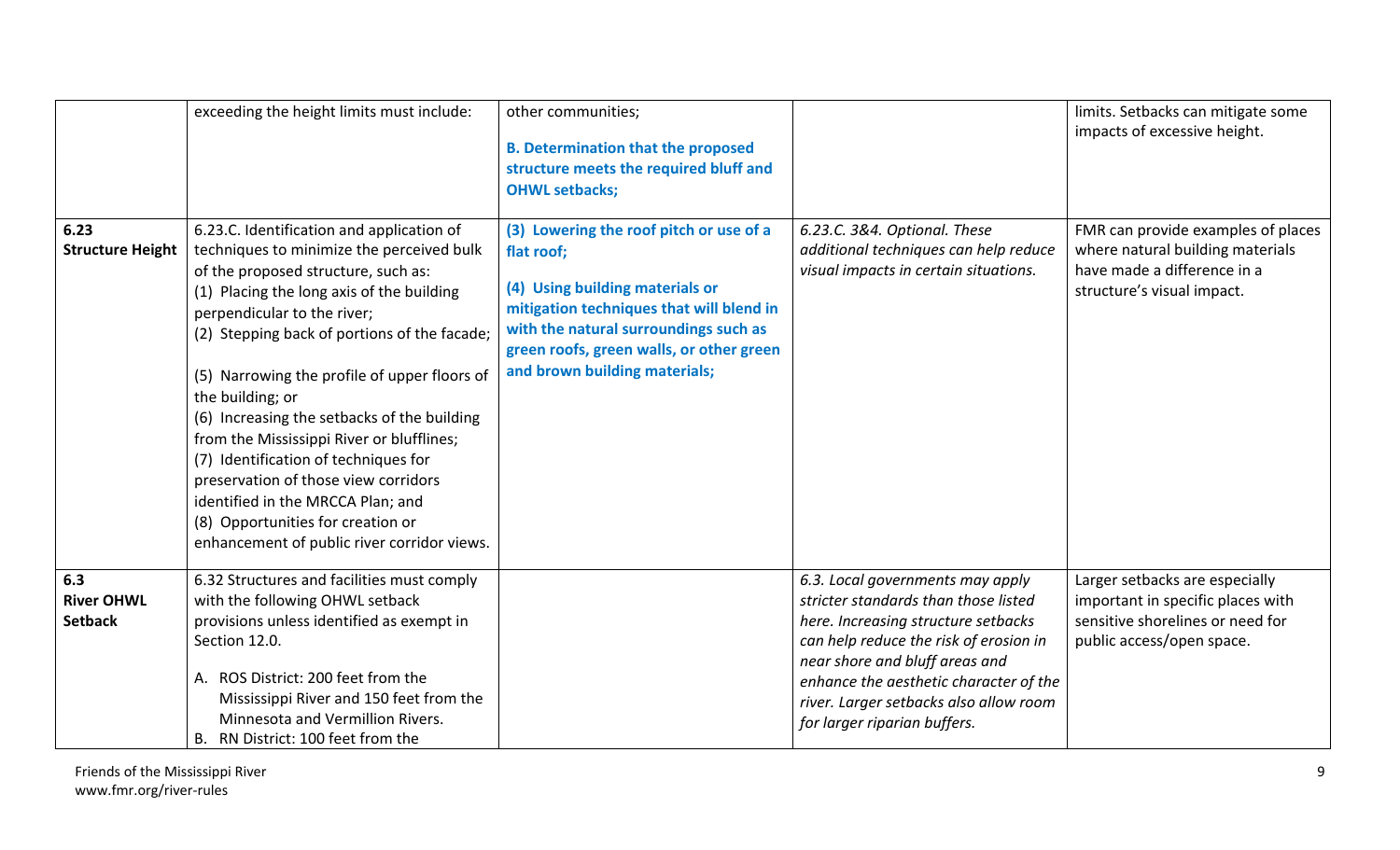|                                    | Mississippi River and 75 feet from the<br><b>Rum and Vermillion Rivers.</b><br>RTC District: 75 feet from the<br>C.<br>Mississippi, Crow, and Rum Rivers. |                                                                           |                                                                        |
|------------------------------------|-----------------------------------------------------------------------------------------------------------------------------------------------------------|---------------------------------------------------------------------------|------------------------------------------------------------------------|
|                                    | D. SR District: 75 feet from the Vermillion<br>River.<br>UM District: 50 feet from the<br>E.                                                              |                                                                           |                                                                        |
|                                    | Mississippi River.<br>F. UC District: Setbacks are determined by                                                                                          |                                                                           |                                                                        |
|                                    | underlying zoning.                                                                                                                                        |                                                                           |                                                                        |
| 6.33                               | 6.33 Structures and facilities must comply                                                                                                                |                                                                           | Larger setbacks are especially                                         |
| <b>Bluff Setback</b>               | with the following bluffline setback                                                                                                                      |                                                                           | important in specific places with                                      |
|                                    | provisions unless identified as exempt in<br>Section 12.0:                                                                                                |                                                                           | sensitive shorelines or need for<br>public access/open space. Bluff    |
|                                    | ROS District: 100 feet.<br>А.                                                                                                                             |                                                                           | setbacks are also particularly helpful<br>for preserving scenic views. |
|                                    | RN District: 40 feet.<br>В.                                                                                                                               |                                                                           |                                                                        |
|                                    | RTC District: 40 feet.<br>C.                                                                                                                              |                                                                           |                                                                        |
|                                    | SR District: 40 feet.<br>D.                                                                                                                               |                                                                           |                                                                        |
|                                    | Ε.<br>UM District: 40 feet.                                                                                                                               |                                                                           |                                                                        |
|                                    | F. UC District: 40 feet.                                                                                                                                  |                                                                           |                                                                        |
| 7.5                                | 7.5 Decks and patios in setback areas.                                                                                                                    | 7.5. Optional. Eliminate these                                            | Decks and patios within structure                                      |
| <b>Private Decks</b><br>and Patios | Decks and at-grade patios may encroach<br>into the required setbacks from the                                                                             | provisions and prohibit decks and<br>patios within the structure setback. | setbacks could cause damage along<br>sensitive bluffs and impact views |
|                                    | ordinary high water level and blufflines                                                                                                                  |                                                                           | from the river. This mostly impacts                                    |
|                                    | without a variance, when consistent with                                                                                                                  |                                                                           | residential uses of the corridor                                       |
|                                    | Sections 9.0 and 10.0, provided that:                                                                                                                     |                                                                           | upstream of Minneapolis.                                               |
|                                    | 7.51 The encroachment of the deck or                                                                                                                      |                                                                           |                                                                        |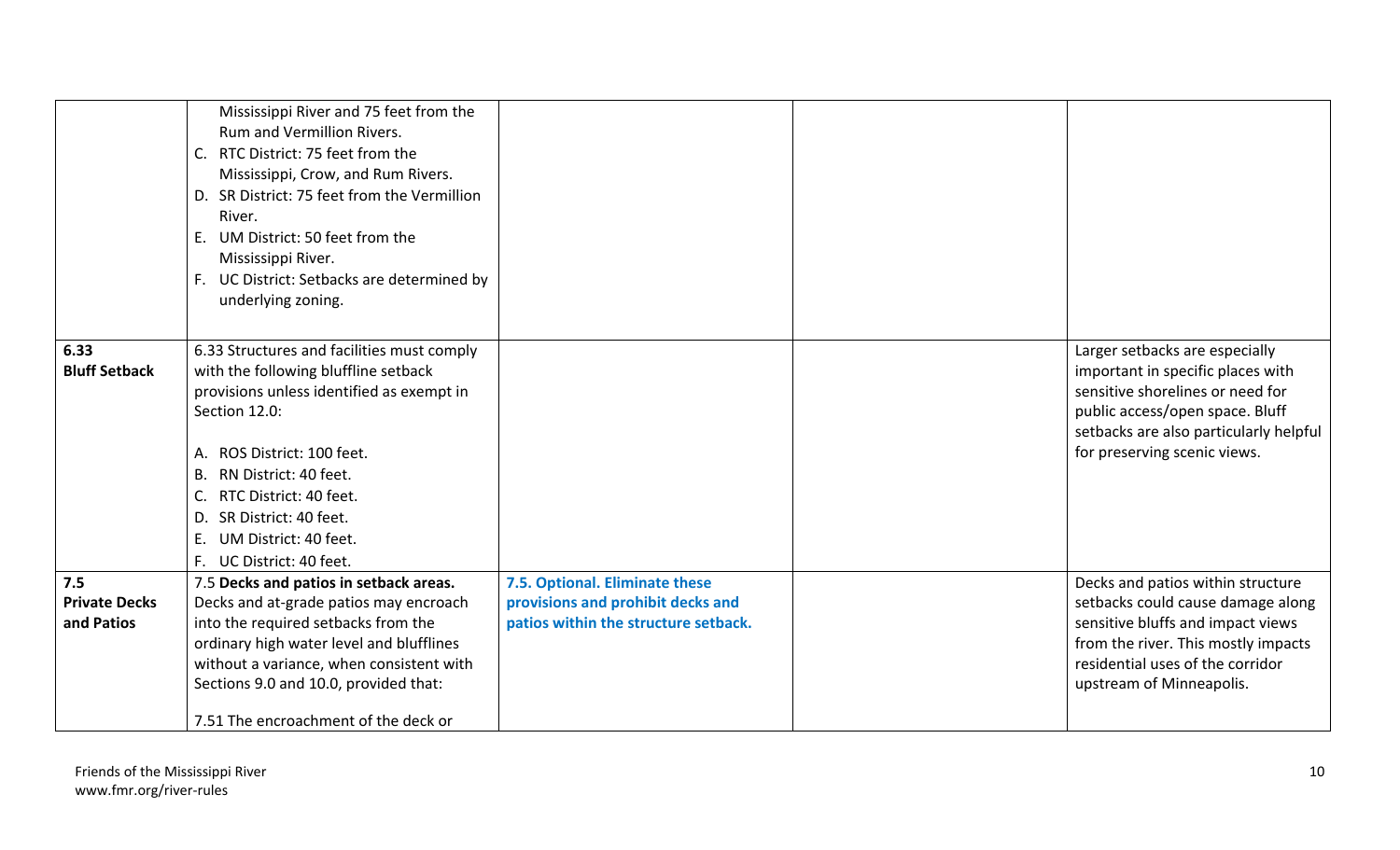|                     | patio into the required setback area does<br>not exceed 15 percent of the required<br>structure setback;<br>7.52 The area of the deck or patio that<br>extends into the required setback area<br>occupies no more than 25 percent of the<br>total area between the required setback<br>and the 15 percent using the formula:<br>[required setback depth (feet) x 0.15 x lot<br>width (feet) = maximum total area]<br>7.53 The deck or patio does not extend into<br>the bluff impact zone. See Figure 7.                                                                                                                                              |                                                                                                                                                                                                                                                                                                                                                                                                                                                                                                                                                                      |                                                                                                                                                                                                                                                                                                                                                                                                                                                                                                                              |
|---------------------|-------------------------------------------------------------------------------------------------------------------------------------------------------------------------------------------------------------------------------------------------------------------------------------------------------------------------------------------------------------------------------------------------------------------------------------------------------------------------------------------------------------------------------------------------------------------------------------------------------------------------------------------------------|----------------------------------------------------------------------------------------------------------------------------------------------------------------------------------------------------------------------------------------------------------------------------------------------------------------------------------------------------------------------------------------------------------------------------------------------------------------------------------------------------------------------------------------------------------------------|------------------------------------------------------------------------------------------------------------------------------------------------------------------------------------------------------------------------------------------------------------------------------------------------------------------------------------------------------------------------------------------------------------------------------------------------------------------------------------------------------------------------------|
| 7.6<br><b>Signs</b> | 7.6 Off-premise and directional signs.<br>7.61 Off-premise adverting signs must:<br>Meet required structure placement and<br>$\bullet$<br>height standards in Sections 6.0.<br>Not be readily visible<br>$\bullet$<br>7.62 Directional signs for patrons arriving at<br>a business by watercraft must comply with<br>the following standards:<br>They must be consistent with<br>$\bullet$<br>Minnesota Statutes, section 86B.115.<br>Only convey the location and name of<br>$\bullet$<br>the establishment and the general<br>types of goods and services available, if<br>located in a shore impact zone.<br>Be no greater than ten feet in height | 7.6 If local governments choose to<br>allow off-premise signs and signs in the<br>shore impact zone, these provisions<br>must be included. If not, LGUs must<br>exclude them.<br>7.62 Lighting must be fully shielded and<br>directed downward to prevent<br>illumination out across the river or to<br>the sky.<br>7.62 This language may conflict with<br>supreme court decisions regarding free<br>speech and the first amendment. The<br>provision is intended to prohibit<br>nonessential signs in the shore impact<br>zone to limit the impact on scenic views | Communities should consider<br>excluding all nonessential signs in<br>the SIZ. Minneapolis and Newport<br>are both using this language:<br>"Off-premise advertising signs and<br>billboards, including the sign face<br>and structure, which may be viewed<br>from the Mississippi River shall be<br>prohibited, except a sign or<br>billboard designated by the Heritage<br>Preservation Commission or<br>determined by the Heritage<br>Preservation Commission to be a<br>contributing feature in a historic<br>district." |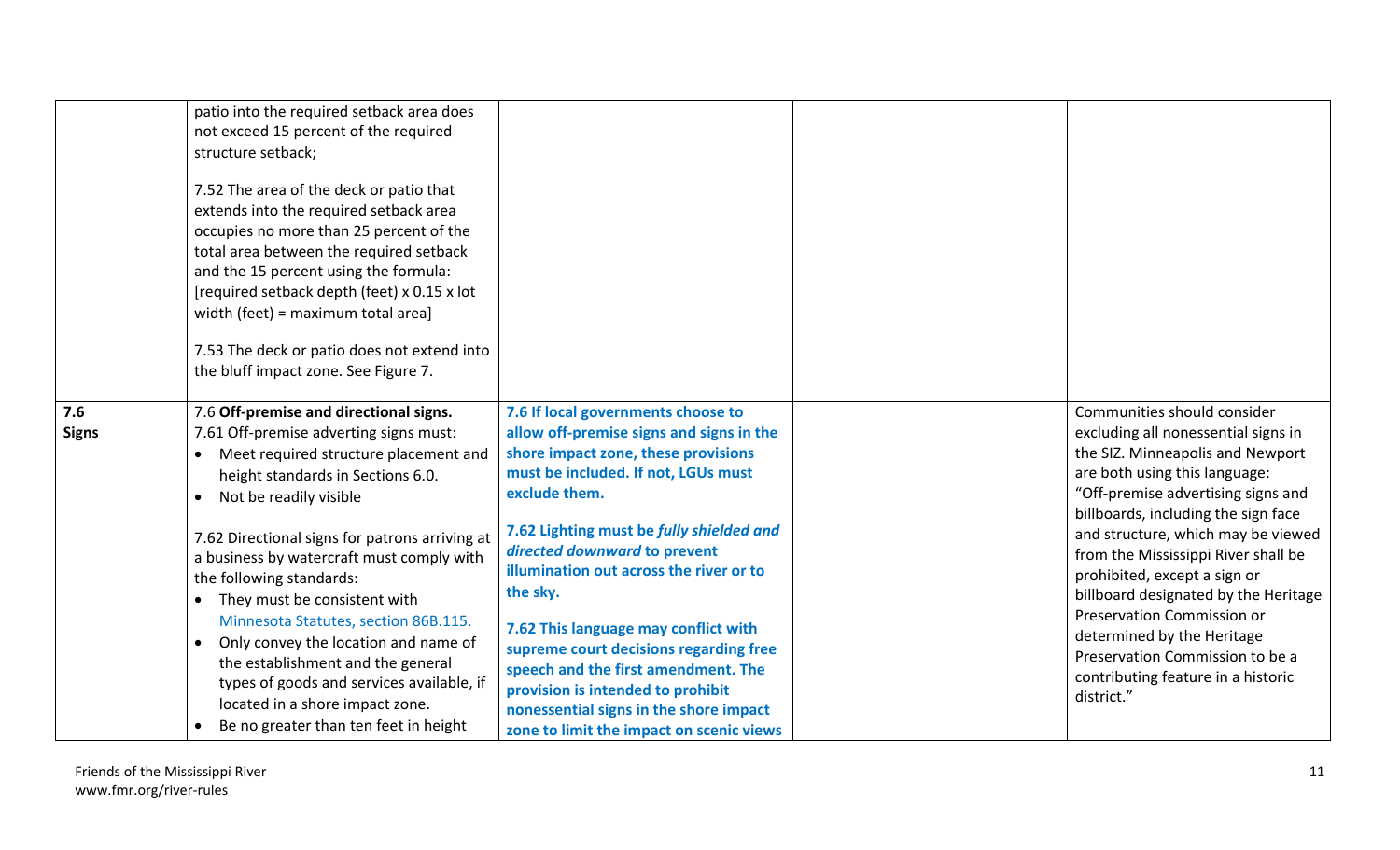|                                            | and 32 square feet in surface area; and<br>If illuminated, the lighting must be<br>$\bullet$<br>shielded to prevent illumination out<br>across the river or to the sky. | while allowing directional signage. If<br>LGUs want to allow such signs and are<br>uncomfortable with this language, they<br>should propose alternative language. If<br>LGUs do not want signs in the SIZ, then<br>this language should be eliminated and<br>replaced with language prohibiting<br>nonessential signs in the SIZ. |                                                                                                                                                                   |                                                                                                                                                                                                                                                                                                                                                                                 |
|--------------------------------------------|-------------------------------------------------------------------------------------------------------------------------------------------------------------------------|-----------------------------------------------------------------------------------------------------------------------------------------------------------------------------------------------------------------------------------------------------------------------------------------------------------------------------------|-------------------------------------------------------------------------------------------------------------------------------------------------------------------|---------------------------------------------------------------------------------------------------------------------------------------------------------------------------------------------------------------------------------------------------------------------------------------------------------------------------------------------------------------------------------|
| 7.7<br><b>Fences</b>                       |                                                                                                                                                                         | 7.7 Fences. Fences between principal<br>structures and the river are allowed<br>provided that fences are:<br>7.71 Not higher than six feet.<br>7.72 Not located within 40 feet of<br>slopes greater than 12%.<br>7.73 Not located in the regulatory<br>floodplain.                                                                | 7.7. Optional. Language regulating<br>fences in the SIZ will protect river<br>views and may minimize neighbor<br>conflicts over fences and views to the<br>river. | Champlin has prohibited fences in<br>the SIZ.                                                                                                                                                                                                                                                                                                                                   |
| $\overline{\mathbf{z}}$<br><b>Lighting</b> |                                                                                                                                                                         | 7.8 Lighting. Comply with Minnesota B3<br><b>Guidelines, version 3.2, Site and Water</b><br><b>Guideline: S.5 Animal Habitat Support.</b>                                                                                                                                                                                         |                                                                                                                                                                   | Given the Mississippi River flyway's<br>importance to migrating birds, and<br>the threat of bird strikes to wildlife<br>populations, communities should<br>consider requiring new buildings in<br>MRCCA to incorporate bird safety<br>measures. Adding specifications for<br>lighting improves safety for<br>migratory birds. The state B3<br>guidelines offer a good standard. |
| $\overline{\mathbf{z}}$                    |                                                                                                                                                                         | 7.9 Building Materials. Comply with<br><b>Minnesota B3 Guidelines, version 3.2,</b>                                                                                                                                                                                                                                               |                                                                                                                                                                   | Given the Mississippi River flyway's<br>importance to migrating birds, and                                                                                                                                                                                                                                                                                                      |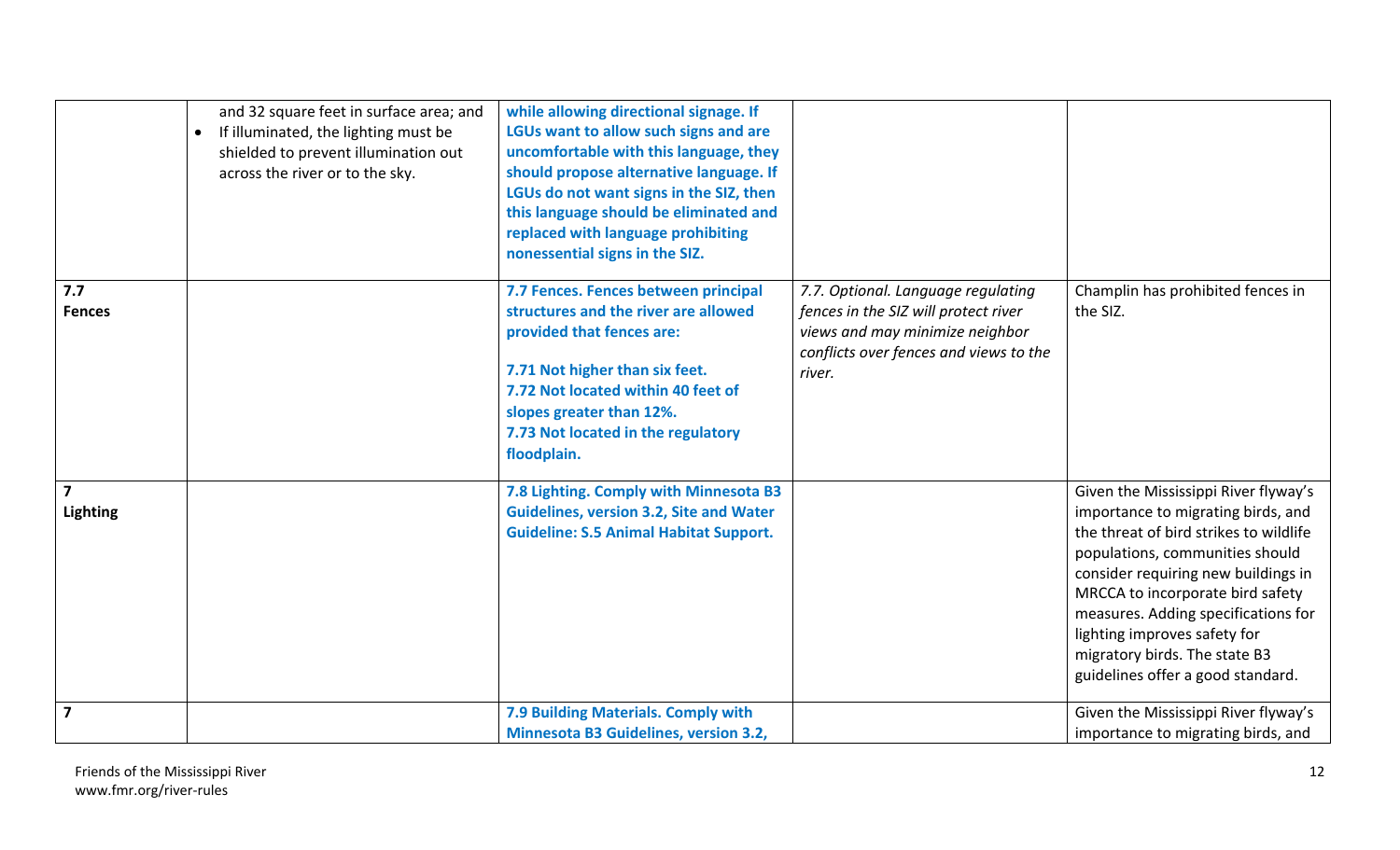| <b>Bird-safe</b>        |                                             | <b>Site and Water Guideline: S.5 Animal</b>   |                                        | the threat of bird strikes to wildlife                                  |
|-------------------------|---------------------------------------------|-----------------------------------------------|----------------------------------------|-------------------------------------------------------------------------|
| <b>Buildings</b>        |                                             | <b>Habitat Support.</b>                       |                                        | populations, communities should                                         |
|                         |                                             |                                               |                                        | consider requiring new buildings in<br>MRCCA to incorporate bird safety |
|                         |                                             |                                               |                                        | measures. The state B3 guidelines                                       |
|                         |                                             |                                               |                                        | specify bird-safe building elements,                                    |
|                         |                                             |                                               |                                        | particularly glass.                                                     |
|                         |                                             |                                               |                                        |                                                                         |
|                         |                                             |                                               |                                        |                                                                         |
|                         |                                             |                                               |                                        | Minneapolis created an entire                                           |
|                         |                                             |                                               |                                        | additional lighting section to their                                    |
|                         |                                             |                                               |                                        | ordinance; its provisions apply to                                      |
|                         |                                             |                                               |                                        | both private and public facilities. It's                                |
|                         |                                             |                                               |                                        | attached at the end of this                                             |
|                         |                                             |                                               |                                        | document.                                                               |
| 8.0                     | 8.2 General design standards. All public    | 8.21 Minimize visibility of the facility      | 8.21. Optional. Added text provides    | Minneapolis and Newport added a                                         |
| <b>Public Utilities</b> | facilities must be designed and constructed | from the river to the extent consistent       | administrative clarity that views from | provision to protect migrating birds.                                   |
|                         | to:                                         | with the purpose of the facility;             | the river are important to protect.    |                                                                         |
|                         |                                             |                                               |                                        |                                                                         |
|                         |                                             | 8.2 During bird migration times,              |                                        |                                                                         |
|                         |                                             | schedule construction, or implement           |                                        |                                                                         |
|                         |                                             | mitigation measures, to minimize              |                                        |                                                                         |
|                         |                                             | disturbance in primary conservation<br>areas. |                                        |                                                                         |
| 8.5                     | 8.5 Public utilities. Public utilities must |                                               | 8.5. There are situations where local  |                                                                         |
| <b>Public Utilities</b> | comply with the following standards:        |                                               | governments have jurisdiction for      |                                                                         |
|                         |                                             |                                               | approving transmission projects. See   |                                                                         |
|                         |                                             |                                               | 216E.05 Subd. 1. In those cases, the   |                                                                         |
|                         |                                             |                                               | local government would apply these     |                                                                         |
|                         |                                             |                                               | standards in reviewing and approving   |                                                                         |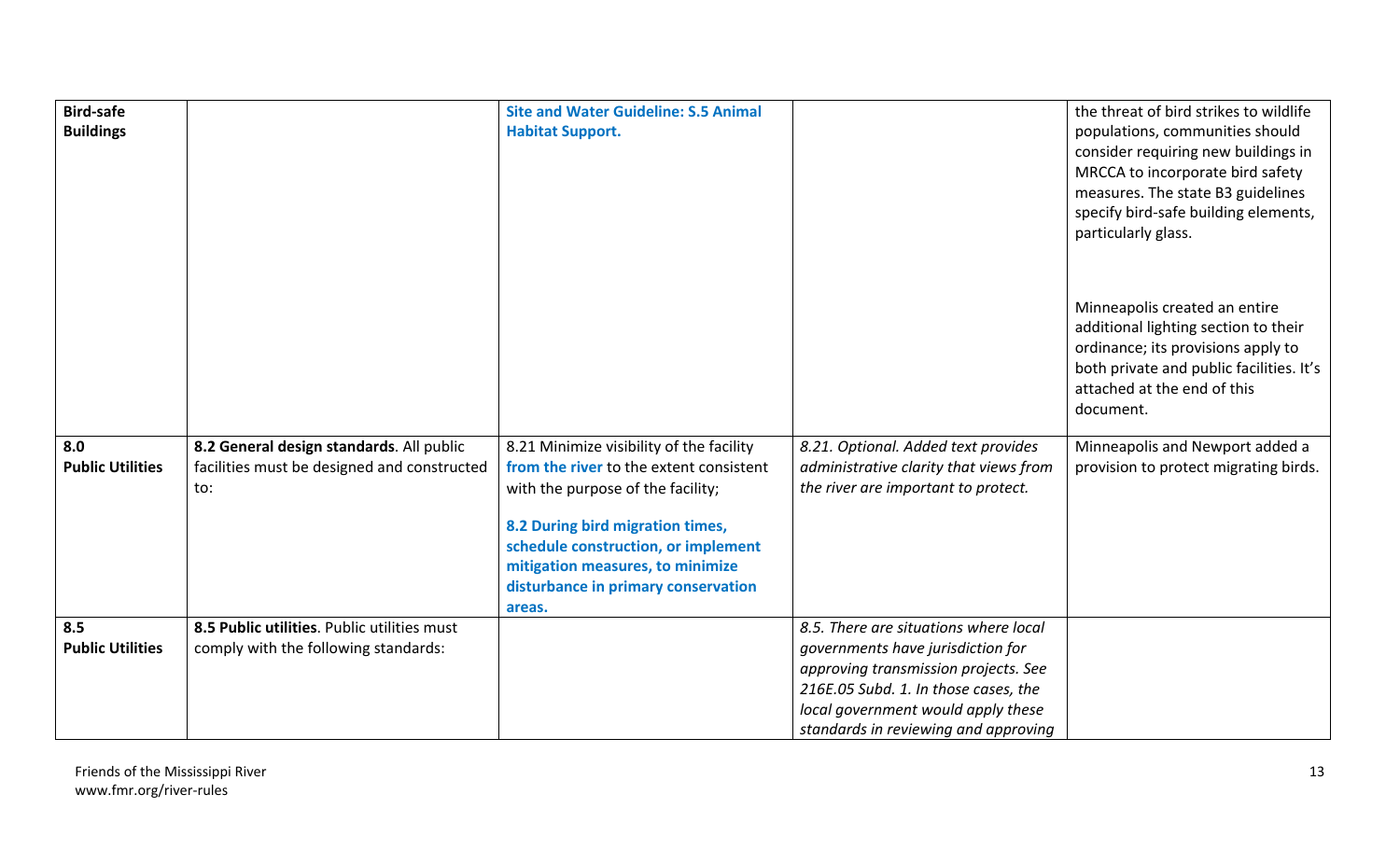|                                                            |                                                                                                                                                                                                                                                                                                                                                                                                                                                                                                                                               |                                                                                                                                                                                                         | the transmission application.                                                                                                                                             |                                                                                                                                                                  |
|------------------------------------------------------------|-----------------------------------------------------------------------------------------------------------------------------------------------------------------------------------------------------------------------------------------------------------------------------------------------------------------------------------------------------------------------------------------------------------------------------------------------------------------------------------------------------------------------------------------------|---------------------------------------------------------------------------------------------------------------------------------------------------------------------------------------------------------|---------------------------------------------------------------------------------------------------------------------------------------------------------------------------|------------------------------------------------------------------------------------------------------------------------------------------------------------------|
| $8.51 - .53$<br><b>Public Utilities</b>                    | 8.51 High-voltage transmission lines, wind<br>energy conversion systems greater than<br>five megawatts, and pipelines are regulated<br>according to Minnesota Statutes, chapter<br>216E, 216F, and 216G respectively; and<br>8.52 If overhead placement is necessary,<br>utility crossings must be hidden from view<br>as much as practicable.<br>8.53 The appearance of structures must be<br>as compatible as practicable with the<br>surrounding area in a natural state with<br>regard to height and width, materials used,<br>and color. | 8.52 If overhead placement is necessary,<br>utility facility crossings must minimize<br>visibility of the facility from the river<br>and follow other existing right of ways<br>as much as practicable. | 8.52. Optional. Added text provides<br>administrative clarity that views from<br>the river are important to protect<br>when local governments have<br>approval authority. | It's important for communities to<br>have a stake in these types of<br>projects.                                                                                 |
| 8.75<br><b>Public</b><br>Recreational<br><b>Facilities</b> | Public signs and kiosks for interpretive or<br>directional purposes are allowed in the<br>bluff or shore impact zones, provided they<br>are placed and constructed to minimize<br>disturbance to these areas and avoid visual<br>impacts on public river corridor views.                                                                                                                                                                                                                                                                      | 8.75 If illuminated, the lighting must be<br>fully shielded and be directed<br>downward.                                                                                                                |                                                                                                                                                                           | Minneapolis added this language to<br>protect migrating birds.                                                                                                   |
| 9.4<br>Vegetation<br>Management<br>Permit                  | 9.4 LGUs must develop a new or use an<br>existing permit process consistent with<br>6106.0150 Subp. 4. LGUs must submit<br>documentation to the DNR verifying a<br>process and administrative forms and<br>procedures as part of ordinance review and<br>approval process. LGUs have the authority                                                                                                                                                                                                                                            | 9.4 Consider requiring a permit to<br>remove healthy trees over 4 inches.<br><b>Consider specifying that replacement</b><br>vegetation must consist of native<br>species.                               |                                                                                                                                                                           | These are FMR recommendations to<br>preserve the stormwater, habitat,<br>and other biological functions of the<br>most ecologically sensitive areas in<br>MRCCA. |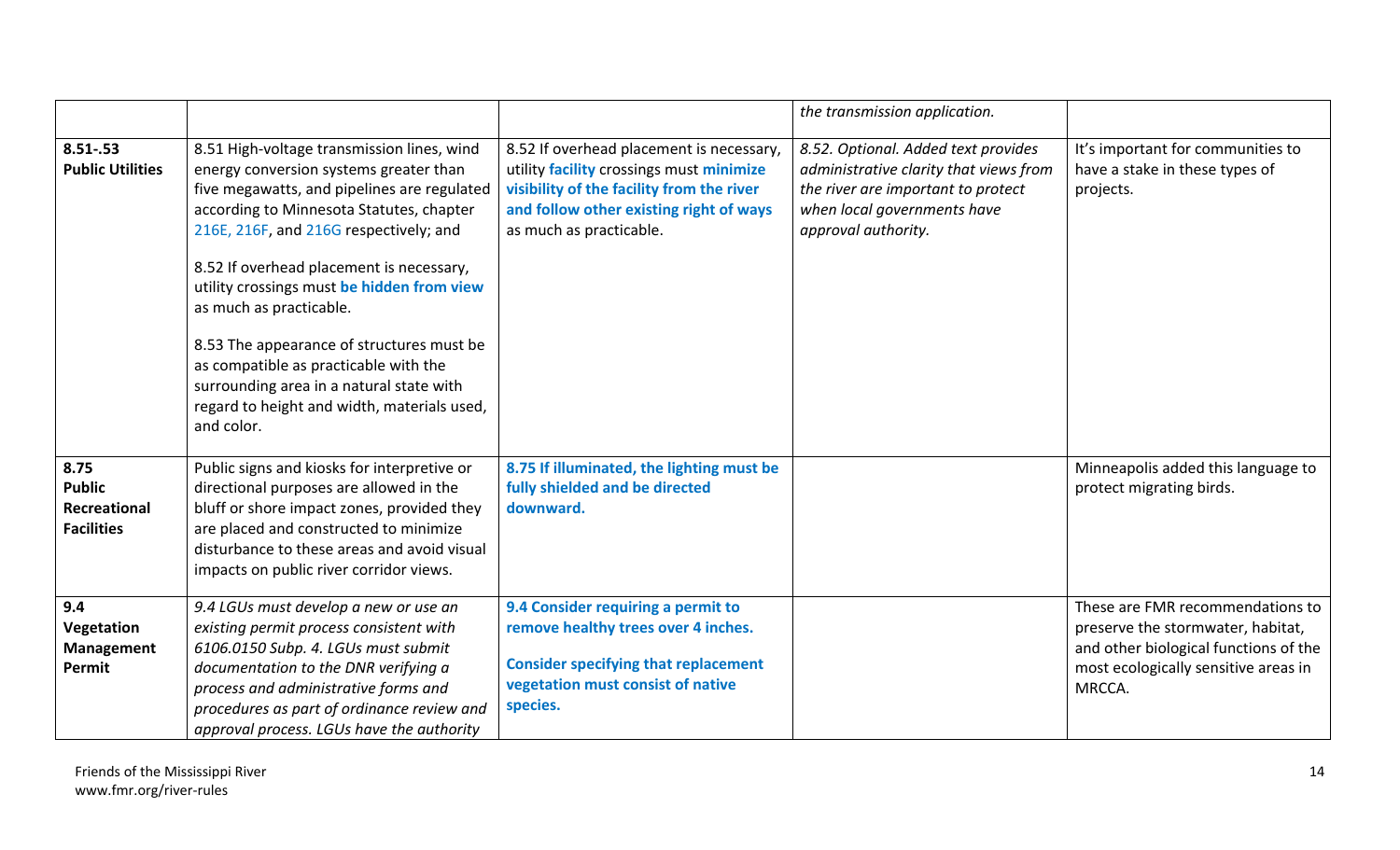|                                                   | to approve, approve with conditions or<br>deny a vegetation permit application.                                                                                                                                                                                                                |                                                                                                                                                                                                                                                                                                                                                        |                                                                                                                                                                                                                                                                                                                                                                                                                           |                                                                                                                                                                                                                    |
|---------------------------------------------------|------------------------------------------------------------------------------------------------------------------------------------------------------------------------------------------------------------------------------------------------------------------------------------------------|--------------------------------------------------------------------------------------------------------------------------------------------------------------------------------------------------------------------------------------------------------------------------------------------------------------------------------------------------------|---------------------------------------------------------------------------------------------------------------------------------------------------------------------------------------------------------------------------------------------------------------------------------------------------------------------------------------------------------------------------------------------------------------------------|--------------------------------------------------------------------------------------------------------------------------------------------------------------------------------------------------------------------|
| 9.42<br>Vegetation<br><b>Management</b><br>Permit | 9.42 Conditions of vegetation permit<br>approval:                                                                                                                                                                                                                                              | 9.42.H Areas of vegetation restoration<br>priorities identified in the MRCCA plan<br>are restored, if applicable;<br>9.42 Vegetation removal activities are<br>conducted so as to expose the smallest<br>practical area of soil to erosion for the<br>least possible time and to minimize<br>disturbance during bird migration and<br>nesting seasons; | 9.42. H. Optional. This condition<br>implements a required<br>implementation action in the<br>approved MRCCA plan. The action<br>calls for establishing a vegetation<br>permitting process that includes<br>permit review procedures to ensure<br>consideration of restoration priorities<br>identified in the plan in permit<br>issuance and conditions requiring<br>vegetation restoration for those<br>priority areas. | Specific sites, particularly in the<br>southern/eastern corridor areas,<br>will benefit from this prioritization.<br>Minneapolis added this language to<br>protect migrating birds.                                |
| 9.6<br>Vegetation<br><b>Restoration Plan</b>      | 9.62.B Vegetation management plan must<br>be prepared by a qualified individual;                                                                                                                                                                                                               | 9.62.B Vegetation management plan<br>must be prepared by a qualified<br>individual with demonstrable<br>experience and knowledge related to<br>management of natural areas such as<br>natural resource manager or ecologist.                                                                                                                           |                                                                                                                                                                                                                                                                                                                                                                                                                           | FMR's staff ecologists recommend<br>this wording to ensure that the<br>plans are prepared by someone<br>with specific expertise in natural<br>vegetation, which not all lawn or<br>landscaping professionals have. |
| 10.2<br><b>Land Alteration</b><br>Permit          | 10.21 Within the bluff impact zone, land<br>alteration is prohibited, except for the<br>following, which are allowed by permit.<br>A. Erosion control consistent with Section<br>10.6;<br>B. The minimum necessary for<br>development that is allowed as an<br>exception under Section 12; and | 10.22 Optional. LGUs may increase the<br>distance or area where a land alteration<br>permit is required.                                                                                                                                                                                                                                               |                                                                                                                                                                                                                                                                                                                                                                                                                           |                                                                                                                                                                                                                    |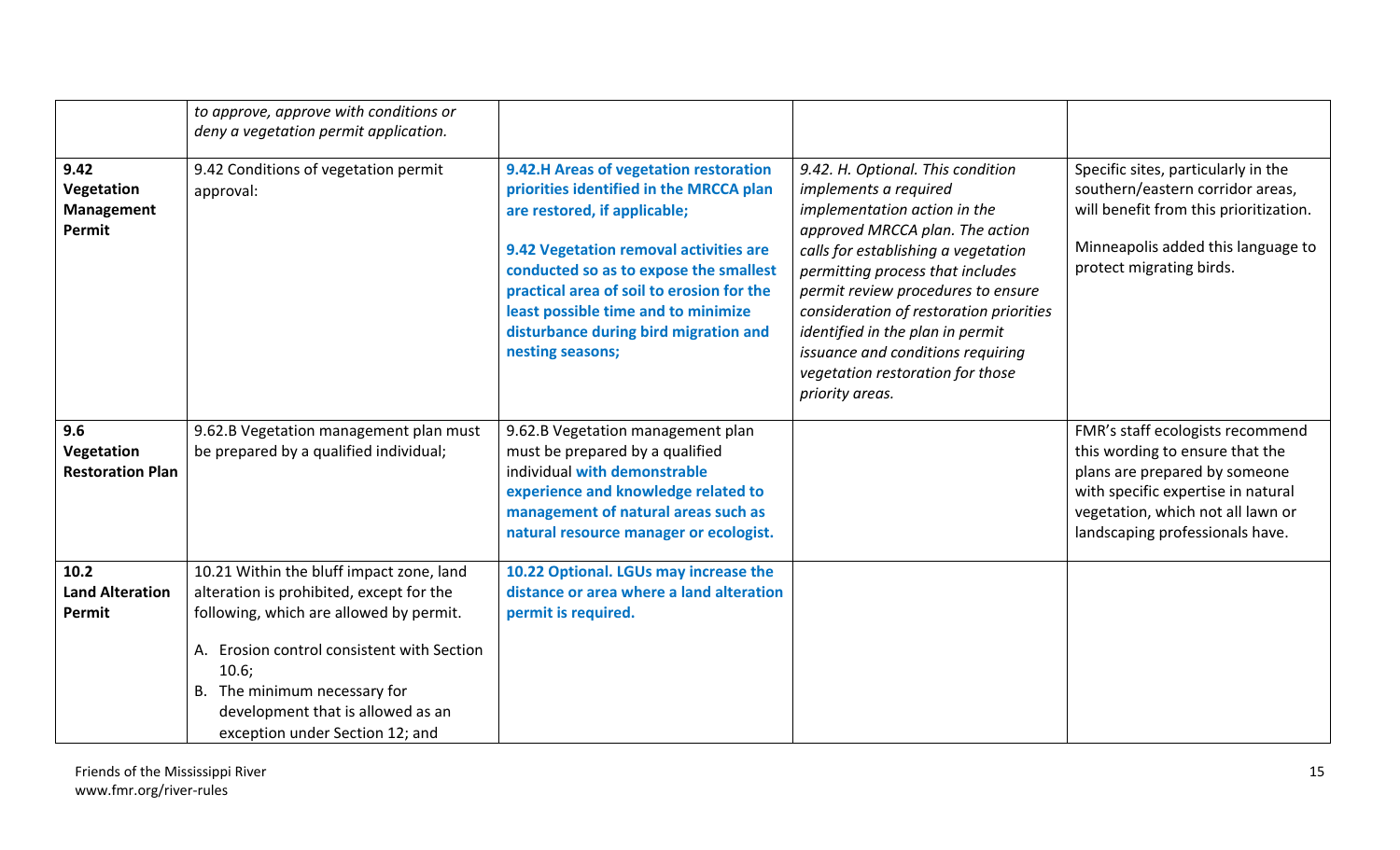|                                                              | Repair and maintenance of existing<br>buildings and facilities.<br>10.22 Within the water quality impact<br>zone, land alteration that involves more<br>than ten cubic yards of material or affects<br>an area greater than 1,000 square feet<br>requires a permit.                                                                                                                                                                                                                                                        |                                                                                                                                                                                                                                                                                                                                                                                                                                                                                                       |                                                                                                                                                                                                                                                                                                                                                                                                                                                                                                                                                                                                                          |                                                                                                                                                |
|--------------------------------------------------------------|----------------------------------------------------------------------------------------------------------------------------------------------------------------------------------------------------------------------------------------------------------------------------------------------------------------------------------------------------------------------------------------------------------------------------------------------------------------------------------------------------------------------------|-------------------------------------------------------------------------------------------------------------------------------------------------------------------------------------------------------------------------------------------------------------------------------------------------------------------------------------------------------------------------------------------------------------------------------------------------------------------------------------------------------|--------------------------------------------------------------------------------------------------------------------------------------------------------------------------------------------------------------------------------------------------------------------------------------------------------------------------------------------------------------------------------------------------------------------------------------------------------------------------------------------------------------------------------------------------------------------------------------------------------------------------|------------------------------------------------------------------------------------------------------------------------------------------------|
| 10.4<br>Stormwater                                           | 10.41 In the bluff impact zone, storm water<br>management facilities are prohibited,<br>except by permit                                                                                                                                                                                                                                                                                                                                                                                                                   | 10.41 Optional. Could add the bluff<br>setback to this standard to increase the<br>area in which stormwater treatment<br>facilities would not be allowed.                                                                                                                                                                                                                                                                                                                                             |                                                                                                                                                                                                                                                                                                                                                                                                                                                                                                                                                                                                                          | Bluffs are particularly vulnerable as<br>we face increasing rainfalls. This<br>provision would protect bluffs and<br>the structures upon them. |
| 11.0<br><b>Subdivision and</b><br>Land<br><b>Development</b> | 11.1 Purpose.<br>11.11 To protect and enhance the natural<br>and scenic values of the MRCCA during<br>development or redevelopment of the<br>remaining large sites<br>11.12 To establish standards for protecting<br>and restoring biological and ecological<br>functions of primary conservation areas on<br>large sites; and<br>11.13 To encourage restoration of natural<br>vegetation during development or<br>redevelopment of large sites where<br>restoration opportunities have been<br>identified in MRCCA Plans. | 11.21 Applicability.<br>The design standards in this section<br>apply to subdivisions, planned unit<br>developments and master-planned<br>development and redevelopment of land<br>involving ten or more acres for<br>contiguous parcels that abut the<br>Mississippi River and 20 or more acres<br>for all other parcels, including smaller<br>individual sites within the following<br>developments that are part of a<br>common plan of development that may<br>be constructed at different times: | 11.21. Optional. The 10-acre threshold<br>is high considering redevelopment in<br>urban areas of the corridor. Consider<br>reducing to a lower threshold such as<br>five acres. This way communities can<br>ensure more public access to the river<br>and better protection or restoration of<br>PCAs and PRCVs.<br>Additionally, this provision is intended<br>to ensure that all land adjacent to the<br>River be protected. The optional word<br>"contiquous" helps to communicate<br>this and to reduce the potential for<br>using existing parcel sizes to weaken<br>protections for land adjacent to the<br>river. | Cities with smaller development<br>parcels would particularly benefit<br>from these protections for open<br>space and public access.           |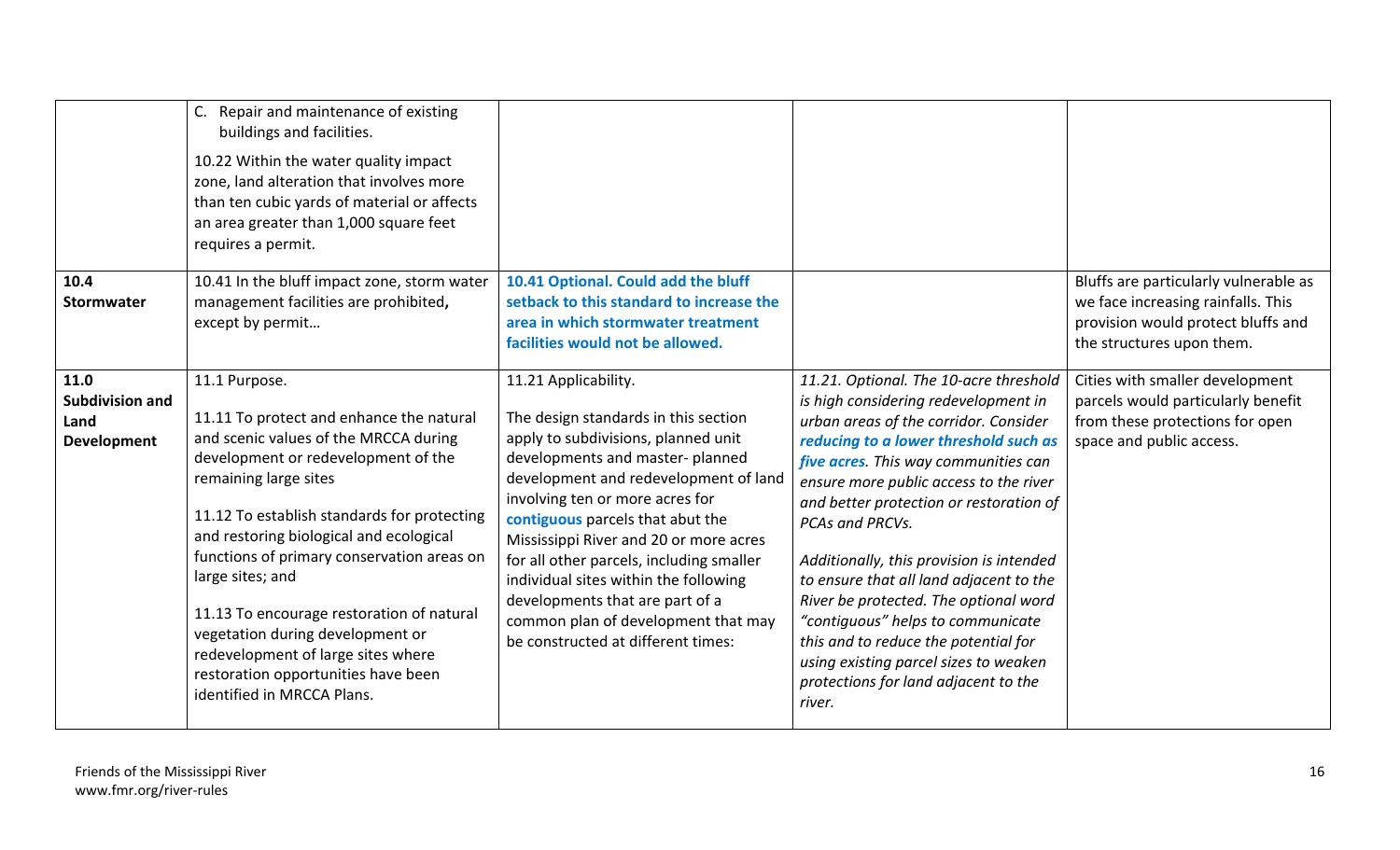|                  | 11.22 The following activities are exempt<br>from the requirements of this section:<br>F. Activities involving river-dependent<br>commercial and industrial uses. | <b>Remove this exemption.</b>                                                 | This provision was added late in the<br>rulemaking process and it could<br>prevent resource protection and/or<br>public access. River-dependent uses<br>are by definition along the shoreline<br>and in the shoreline impact zone.<br>This exemption significantly impairs<br>shoreline protection. |
|------------------|-------------------------------------------------------------------------------------------------------------------------------------------------------------------|-------------------------------------------------------------------------------|-----------------------------------------------------------------------------------------------------------------------------------------------------------------------------------------------------------------------------------------------------------------------------------------------------|
| 11.6 Alternative |                                                                                                                                                                   | The city will consider the following                                          | This is Newport's language on                                                                                                                                                                                                                                                                       |
| <b>Design</b>    |                                                                                                                                                                   | alternative design option to increase                                         | alternative design standards that                                                                                                                                                                                                                                                                   |
| <b>Standards</b> |                                                                                                                                                                   | the permanent protection of Primary                                           | incentivize permanent protection of                                                                                                                                                                                                                                                                 |
|                  |                                                                                                                                                                   | <b>Conservation Areas (PCAs) in</b>                                           | natural areas.                                                                                                                                                                                                                                                                                      |
|                  |                                                                                                                                                                   | subdivisions and other new                                                    |                                                                                                                                                                                                                                                                                                     |
|                  |                                                                                                                                                                   | developments in the MRCCA District                                            |                                                                                                                                                                                                                                                                                                     |
|                  |                                                                                                                                                                   | and encourage restoration of native                                           |                                                                                                                                                                                                                                                                                                     |
|                  |                                                                                                                                                                   | vegetation communities. The City may                                          |                                                                                                                                                                                                                                                                                                     |
|                  |                                                                                                                                                                   | grant density bonuses to increase the                                         |                                                                                                                                                                                                                                                                                                     |
|                  |                                                                                                                                                                   | permanent protection of PCAs and/or                                           |                                                                                                                                                                                                                                                                                                     |
|                  |                                                                                                                                                                   | native plant communities up to thirty                                         |                                                                                                                                                                                                                                                                                                     |
|                  |                                                                                                                                                                   | (30) percent of the parcel area.<br><b>Protection and restoration must be</b> |                                                                                                                                                                                                                                                                                                     |
|                  |                                                                                                                                                                   |                                                                               |                                                                                                                                                                                                                                                                                                     |
|                  |                                                                                                                                                                   | accomplished consistent with the                                              |                                                                                                                                                                                                                                                                                                     |
|                  |                                                                                                                                                                   | requirements of this section.                                                 |                                                                                                                                                                                                                                                                                                     |
|                  |                                                                                                                                                                   | The City may award additional                                                 |                                                                                                                                                                                                                                                                                                     |
|                  |                                                                                                                                                                   | development units based on the size of                                        |                                                                                                                                                                                                                                                                                                     |
|                  |                                                                                                                                                                   | the area protected, as follows:                                               |                                                                                                                                                                                                                                                                                                     |
|                  |                                                                                                                                                                   |                                                                               |                                                                                                                                                                                                                                                                                                     |
|                  |                                                                                                                                                                   | The City may approve density bonuses                                          |                                                                                                                                                                                                                                                                                                     |
|                  |                                                                                                                                                                   | for a major subdivision when the                                              |                                                                                                                                                                                                                                                                                                     |
|                  |                                                                                                                                                                   | proposed subdivision meets the                                                |                                                                                                                                                                                                                                                                                                     |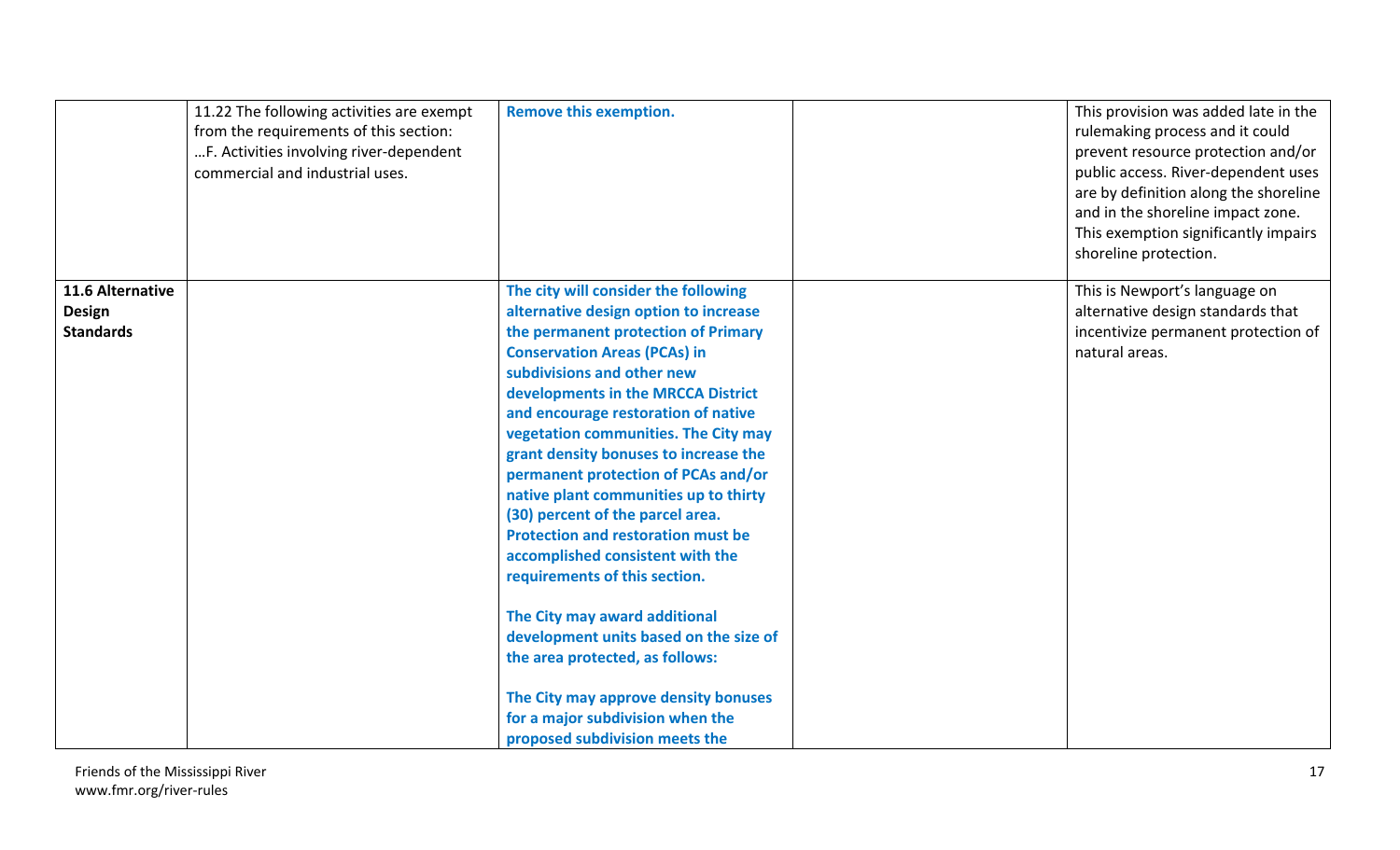|  | objectives and requirements of this<br>division and Article _ of the city code to<br>protect and preserve bluffs, steep<br>slopes, native vegetation, natural<br>resources, views of the bluffs area, and<br>open space.                                                                                                                                                                                                    |  |
|--|-----------------------------------------------------------------------------------------------------------------------------------------------------------------------------------------------------------------------------------------------------------------------------------------------------------------------------------------------------------------------------------------------------------------------------|--|
|  | The city shall determine the amount<br>and location of the density bonus<br>permitted for each major subdivision<br>based on site conditions, zoning district<br>regulations, and potential impacts to<br>the site and surrounding areas. The<br>maximum density bonus for a<br>subdivision shall be twenty (20) percent<br>for single-family and duplex housing<br>units and thirty (30) percent for<br>multifamily units. |  |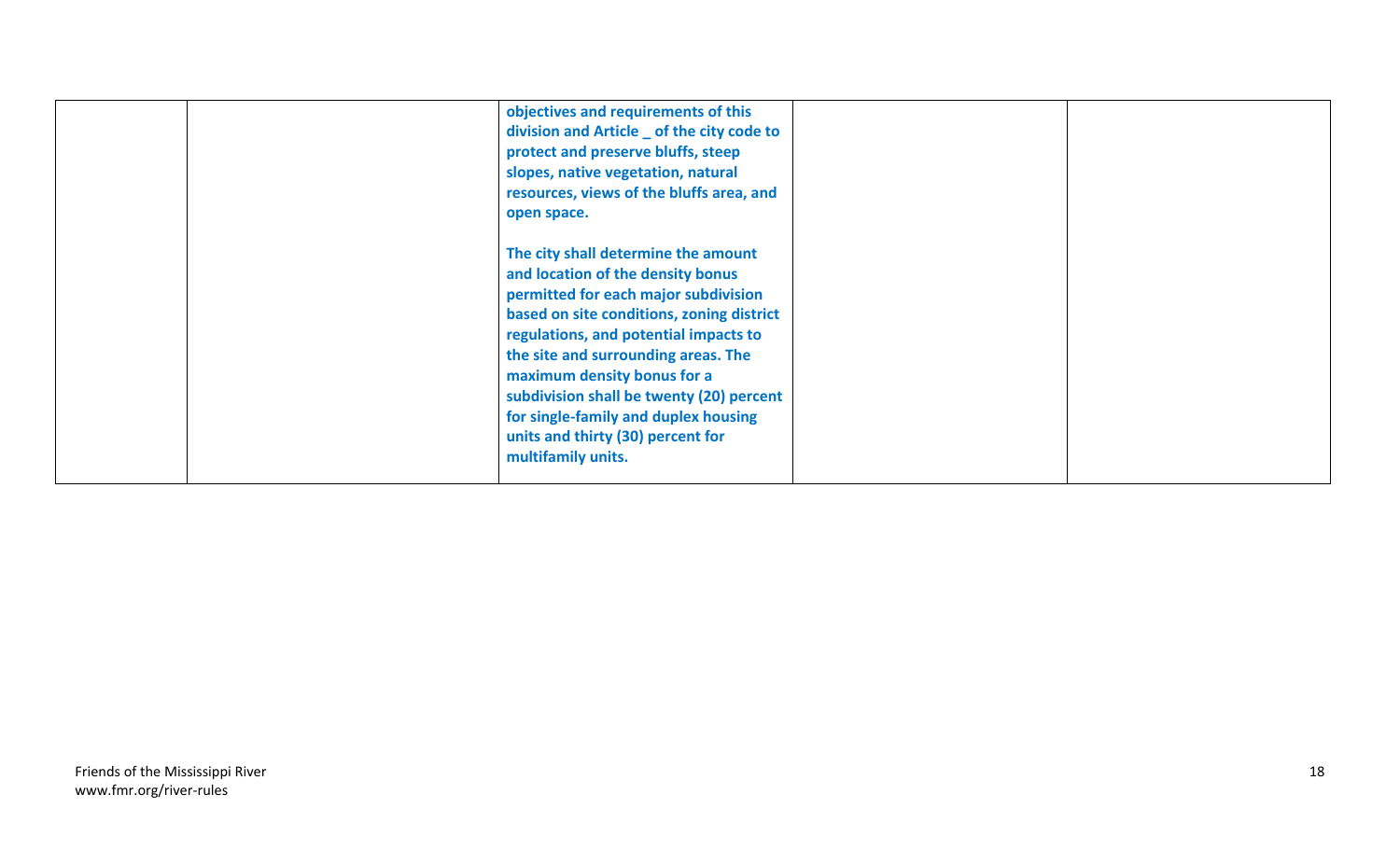# **Minneapolis MRCCA ordinance example: performance standards for exterior lighting**

551.1880.- Performance standards for exterior lighting.

(a) *Exterior lighting standards.* In addition to the lighting standards in section 535.590 of this zoning ordinance, all exterior lighting with in the MRCCA must comply with the following standards:

- (1) Luminaires must be full-cutoff or fully shielded.
- (2) Uplighting is not permitted, unless otherwise allowed by conditional use permit.
- (3) For structures other than single- and two-family dwellings, and three-family dwellings architectural accent, ornamental, or decorative lighting is not permitted, unless otherwise allowed by conditional use permit.

## *(b) Conditional use permits and exemptions.*

- (1) Architectural uplighting of buildings and architectural accent, ornamental, or decorative lighting may be allowed by conditional use permit, provided the lighting is turned off from dusk to dawn between March 15 and May 31 and between August 15 and October 31 each year.
- (2) Lighting that is noncompliant with the standards of the section may be allowed by conditional use permit for public parks, athletic fields and outdoor recreation facilities serving or operated by an institutional or public use, and outdoor commercial recreation, entertainment and lodging uses, provided the lighting is related to and reasonable necessary for the operation of the use and that is turned off when the use is not in operation.
- (3) Lighting that is noncompliant with the standards of this section, may be allowed by the Heritage Preservation Commission for historic landmarks and districts when determined to be a contributing feature of a landmark or district. In addition, lighting of public facilities that is noncompliant with the standards of this section, may be allowed by the zoning administrator where required by federal and state historic regulations, guidelines, or environmental reviews. Were possible, lighting should be turned off from dusk to dawn between March 15 and May 31 and between August 15 and October 31 each year.
- (4) The following lighting is exempt from the provisions of this section:
	- a. Publicly controlled or maintained emergency or traffic signals;
	- b. Lighting for public monuments, statues, and bridges;